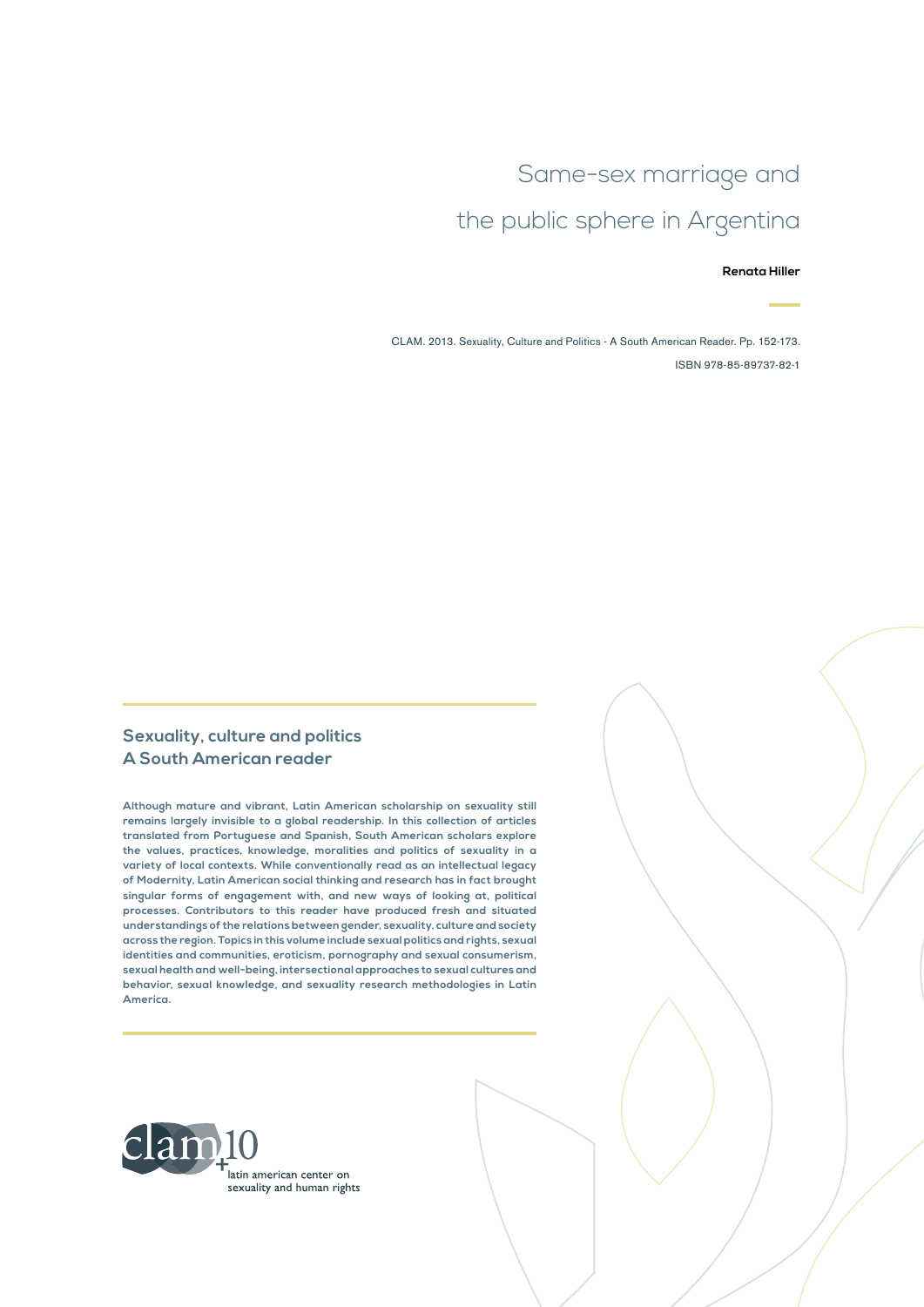# Same-sex marriage and the public sphere in Argentina\*

#### **Renata Hiller\*\***

*The moment of birth of democracy, and of politics, is not the reign of law or of right, neither of the one of the "rights of man"; not even of the equality of citizens as such, but the emergence of the questioning of the law in and through the actual activity of the community.* Cornelius Castoriadis, "Power, politics, autonomy" (1991)

Something unusual took place at the dawn of July 15, 2010: hundreds of people marched through the empty and quiet streets of the city at 4 am. Along with the horns of the first delivery trucks of the morning, the demonstrators improvised a march from the Legislative Palace to the *Obelisco*. They were celebrating the approval, that night, of a new marriage bill that contemplated homosexual couples. They carried rainbow flags, laughing and jumping by the silent traffic lights with no cars to direct. Here and there neighbors glanced from their French-style balconies, and clapped their hands along. Quickly, they went back inside. Not only it was 4 in the morning; it was also July, when it gets pretty cold in Buenos Aires. If street protests are usually public manifestations, this march was actually a paradox; there was no one there to watch. Nevertheless, all eyes were set on the public process that had just culminated in Argentina, making the country the first one in Latin America to recognize gays' and lesbians' right to marriage. What made that possible?

The march's paradoxical exposure resonates with the way the visibility of homosexuality and the re-definition of the public sphere operated through the debate of same-sex or "egalitarian," as it came to be referred to in local debates—marriage. This is, in parallel to the discussion of whether marriage status should be modified or not, another discussion developed around the meanings, rulings and authorized voices of democratic political debate. This, in turn, to re-define the degree and form of exposure and publicity of (some) non-normative sexualities. Their regimes of visibility were altered.<sup>1</sup>

<sup>\*</sup> Translated from Spanish by Victoria Keller. Originally published as: Hiller, R. 2008. "Lazos en torno a la unión civil. Notas sobre el discurso opositor". In: Pecheny, M. et alii. *Todo sexo es politico – Estudios sobre sexualidades en Argentina*. Buenos Aires: Libros del Zorzal. P. 149-167.

<sup>\*\*</sup> Sexuality Study Group (GES), Gino Germani Institute, UBA.

<sup>1</sup> Due to reasons of length, this article will not address issues of gay and lesbian visibility in this process, or describe the possible reconfigurations of the visibility regime of these and other non-heterosexual sexualities. See Hiller, 2010.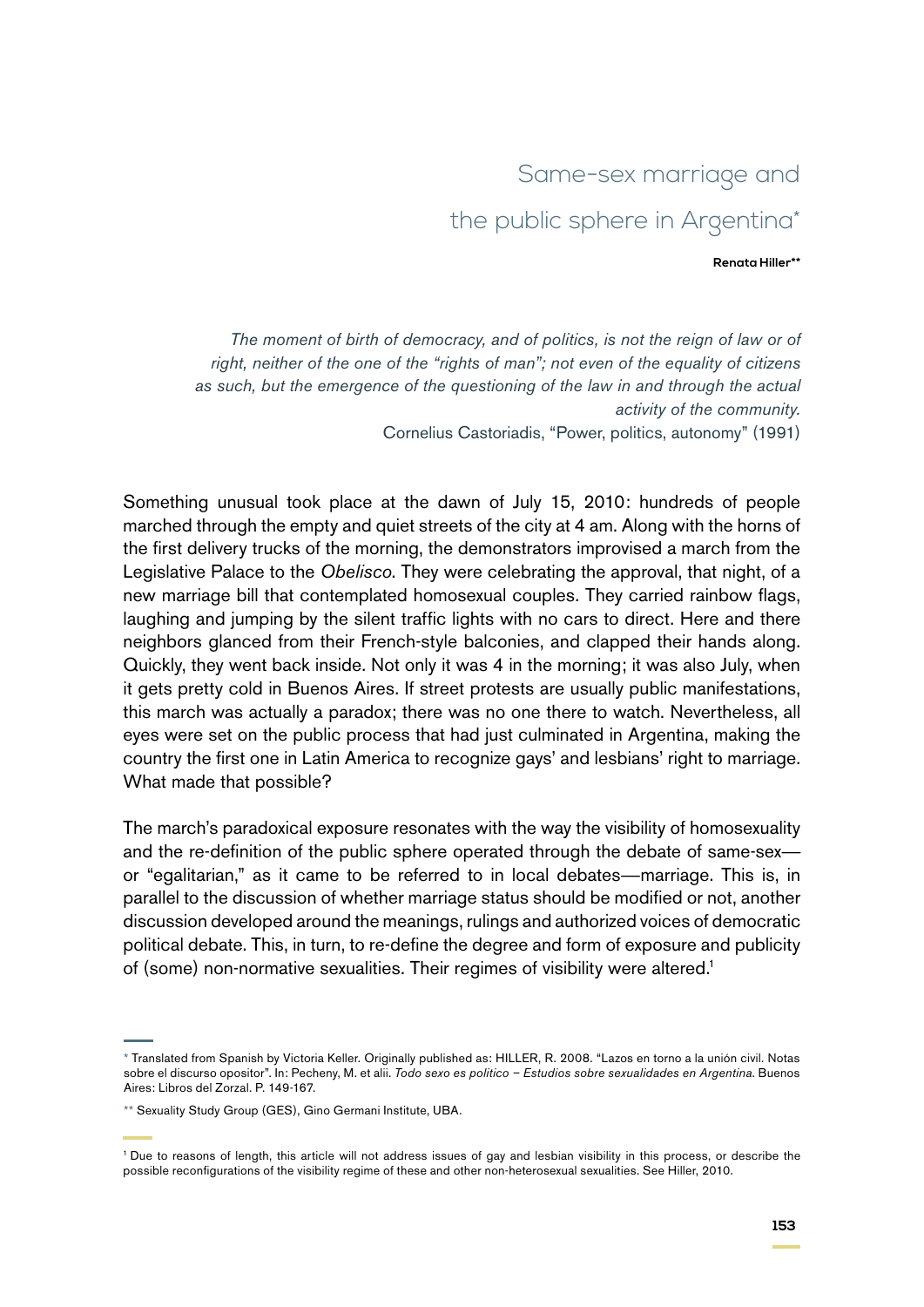The politicization of an issue historically undermined in the political arena (as sexuality matters usually are) allowed for a general discussion on how that sphere would be organized: which social actors would be invited for the debate and under which rulings; which spaces would be provided and whose voices would be authorized to settle the matter. In this sense, it was a "mutant" public sphere,<sup>2</sup> which re-defined its limits and procedures at different stages of the process. As it will be concluded, this "mutant" component contributed not only to the widening of the debate on same-sex marriage, but also to the democratization of the political system in a broader sense.

This article proposes a reading guide for a reconstruction of that process. The end of the story is already known, however, since our interest is to trace back that public sphere and its "mutations", we will need to read it under a new scope in order to register the metamorphosis that took place (see Graphic 1). The changes that at some point of history may be naturalized as a necessity of historical timing or as the normal evolution of events, occurred in fact as a result of a mixture of *fortuna y virtú.*3 The following notes describe the pace set by transformations on the public sphere of debate, while attempting to underline the share of chance and contingency that every political conflict entails.

## **Same-sex marriage precedents**

In 2002, the "Civil Union" law that allowed gays and lesbians couples to be in a legally binding relationship was approved by the City of Buenos Aires legislature. The project had been promoted by an LGBT activist organization, and sat the first significant precedent for the recognition of homosexual or same-sex couples' rights. From that point on, those who registered a Civil Union could add their partners into their social security plan in the city of Buenos Aires. This included the right to health care, pension planning, joint credit applications, taking vacation on the same period of time, and being treated like a spouse in case of the partner's sickness. This first step towards the recognition of equal rights had its own limitations: it lacked of fundamental rights such as inheritance rights or joint adoption, and its jurisdiction was circumscribed to the city of Buenos Aires. The limited character of this project exposed its incapacity to establish a real discussion on the civil equality of homosexual and heterosexual couples, which was under the realm of the (national) Civil Code, thus exceeding the city's legislative jurisdiction.

After this first precedent, LGBT organizations and activists deployed various strategies, including the demands of recognition before state agencies such as ANSES,<sup>4</sup> as a

<sup>&</sup>lt;sup>2</sup> This notion of the public sphere derives from the works of Habermas (1989), and its critics and readers in the field of sexuality studies, such as Fraser 1997, Plummer 2003, Warner 2000 and De la Dehesa 2010, breaking away from state and society binaries, as put forward by several studies on Latin American democracy (Lander 1997; Avritzer y Costa 2004; Quiroga 2005). See Hiller, 2011.

<sup>3</sup> *Translator's Note:* "out of fortune and merit".

<sup>4</sup> *Translator's Note:* National Social Security Administration.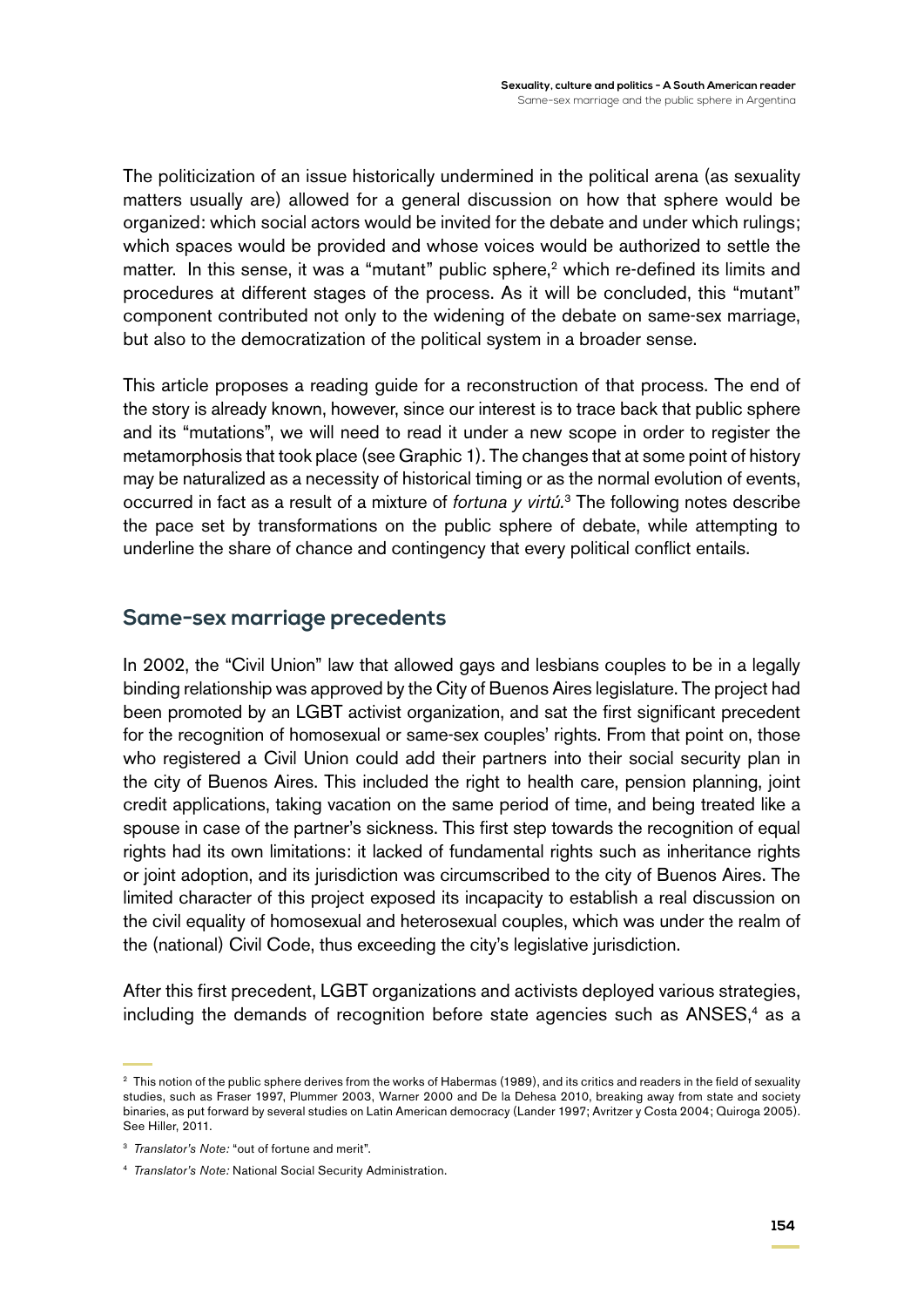way of setting "the agenda" of legal recognition of gay and lesbian couples in other Argentinean provinces. In addition to presenting several bills (some proposed to extend the Civil Union to the rest of the country, some demanded for the modification of marriage status), they staged 'test cases' applying for judiciary protection orders after homosexual couples had their marriage applications refused at civil registry offices. The use of strategic litigation encompassed the recent composition of the Supreme Court of Justice. There was a general speculation that the civil recognition of samesex couples would replicate the process that lead to the approval of the divorce law in 1987: a Supreme Court sentence might yield to the discussion of a particular bill at the Congress. Also, activists demanded for the recognition of same-sex marriages celebrated in other countries.

All these initiatives were widely publicized by LGBT actors. The media played a crucial role in this process. Likewise, same-sex marriage became a demand at the annual LGBT Pride Parades, as well as a topic on which many political candidates were asked to take a stand on. The articulation of some LGBT grass-roots organizations (the ones part of the Argentinean Federation of Lesbians, Gays, Bisexuals and Trans–FALGBT), with the National Institute Against Xenophobia, Discrimination and Racism (INADI) allowed for the installation of the issue in state agencies to the point of becoming part of the INADI programmatic agenda (INADI, 2005: 326). The INADI's functions as controller and mere proponent of public policy (without executive power) hence it could not include same-sex marriage in the state's "institutional agenda".

On the contrary, all these initiatives render to the demand's circulation in the realm of the so-called "systemic agenda," or in non-governmental public spaces; in those spaces where specific issues and problems manage to expand, attain visibility, and become a "public affair". However, "the character and the dynamics of the two agendas [systemic and institutional] are different from each other and can become dangerously dissenting" (Aguilar Villanueva, 1993: 33). In order to be treated in the governmental sphere, a problematic issue requires additional elements. Later on, we will analyze the importance of the definition and framing of the issue, as well as what we call "political opportunities."

The alliances forged by sexual diversity organizations with key players at the Congress allowed elaborating a number of bills, such as those that addressed the legal recognition of gay and lesbian couples (as well as other bills that dealt with the civil recognition of trans identities, for example). In addition to these alliances, several political parties began to incorporate LGBT and feminists demands within their programs; some even created "diversity areas" and had members who held a double membership: to the party, and to an LGBT organization. In this vein, joint collaborative work amongst organizations and legislators lead to the co-creation of a common agenda on marriage for a possible modification of the Civil Code, including the Presidents of both the General Legislation and the Family, Childhood and Adolescence committees. One of those committees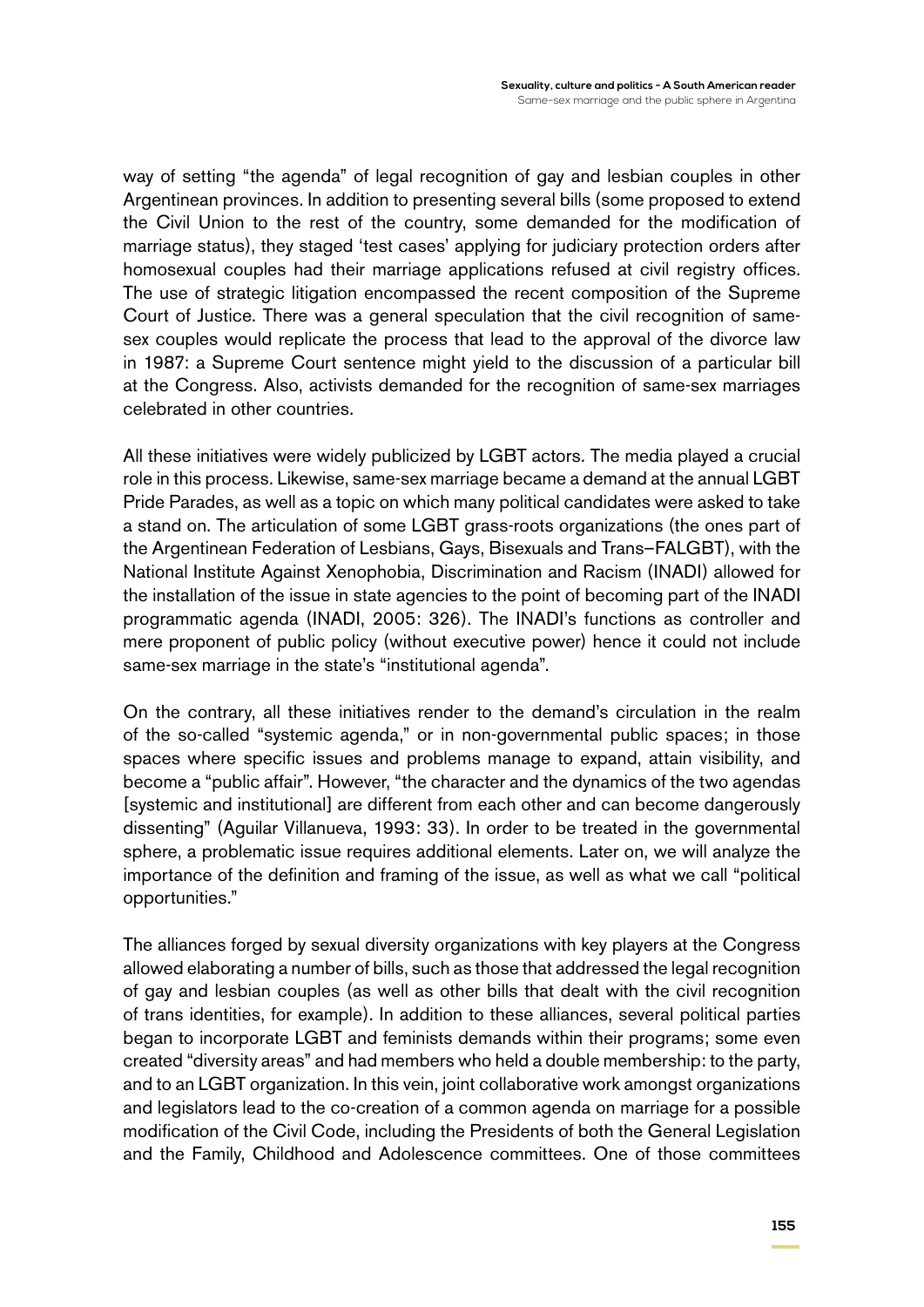authored the bills. In spite of not knowing what results their decisions would lead to, "what we needed to do was to institutionalize the debate; it was a very important step to take" (Legislator Ibarra, RH interview). In other words, they were trying to introduce the issue into the institutional agenda of the Congress.

## **Stage One: The incorporation into the agenda and the definition of the institutional debate (October-December, 2009)**

During the last quarter of 2009, three Coordination Committee hearings were held without arriving at any decision that would lead to the debate of the bill at the Lower House*.* <sup>5</sup> Some features of this initial institutional treatment, however, became trademarks imprinting the process that would evolve in the following months. Those were: the participation of professionals invited as "experts"; the aspiration of making room for all voices; and an overall "political connectedness". If, at first sight, everyone appeared to be in line with a democratic perspective, it is necessary to state a few exceptions.

On the one hand, the participation of professionals invited as experts turned out to represent a significant input for the debate. The discussions and arguments put forward were useful for the legislators, the ones in charge of settling the matter at the Congress. Nevertheless, most of the experts invited were Psychologists and Constitutional and Family Lawyers. Others, such as anthropologists, historians, or Political Scientists, were relegated to a marginal status, which is indicative of the prejudices on what kind of knowledge is deemed relevant for the treatment of these issues. Also, and beyond our capacity of questioning the use of scientific discourse to solve political problems, scientific rationality involves rulings and procedures different from those of the political discussion. Therefore, the overlap of one discourse with the other entails a set of risks that demand attention. During the professionals' hearings, all theoretical arguments were presented as equally valid; whereas academically they have different levels of authority and circulation.

On the other hand, the prevalent pluralism stating that every opinion deserved to be listened to became problematic, since some operated on the basis of discriminatory standards. This is one of the classic dilemmas of democracy: Are voices inherently contrary to the democratic spirit of liberty and equality equally valid to participate? In spite of attempts made by the committees' presidencies to moderate the discussion, gay and lesbian activists had to sit through sessions listening to arguments as about, for example, their inherent incapacity to hold stable relationships; their proclivity to substance abuse, and the risk boys run when raised by lesbian couples, due to the latter's hostility towards masculinity (*Comisiones de Legislación General y Familia,* 

<sup>5</sup> *Translator's Note:* Argentina's Parliamentary system is divided in two houses: the *Cámara de Diputados and the Cámara de Senadores*. For translation purposes, we will name them Lower House and Senate respectively.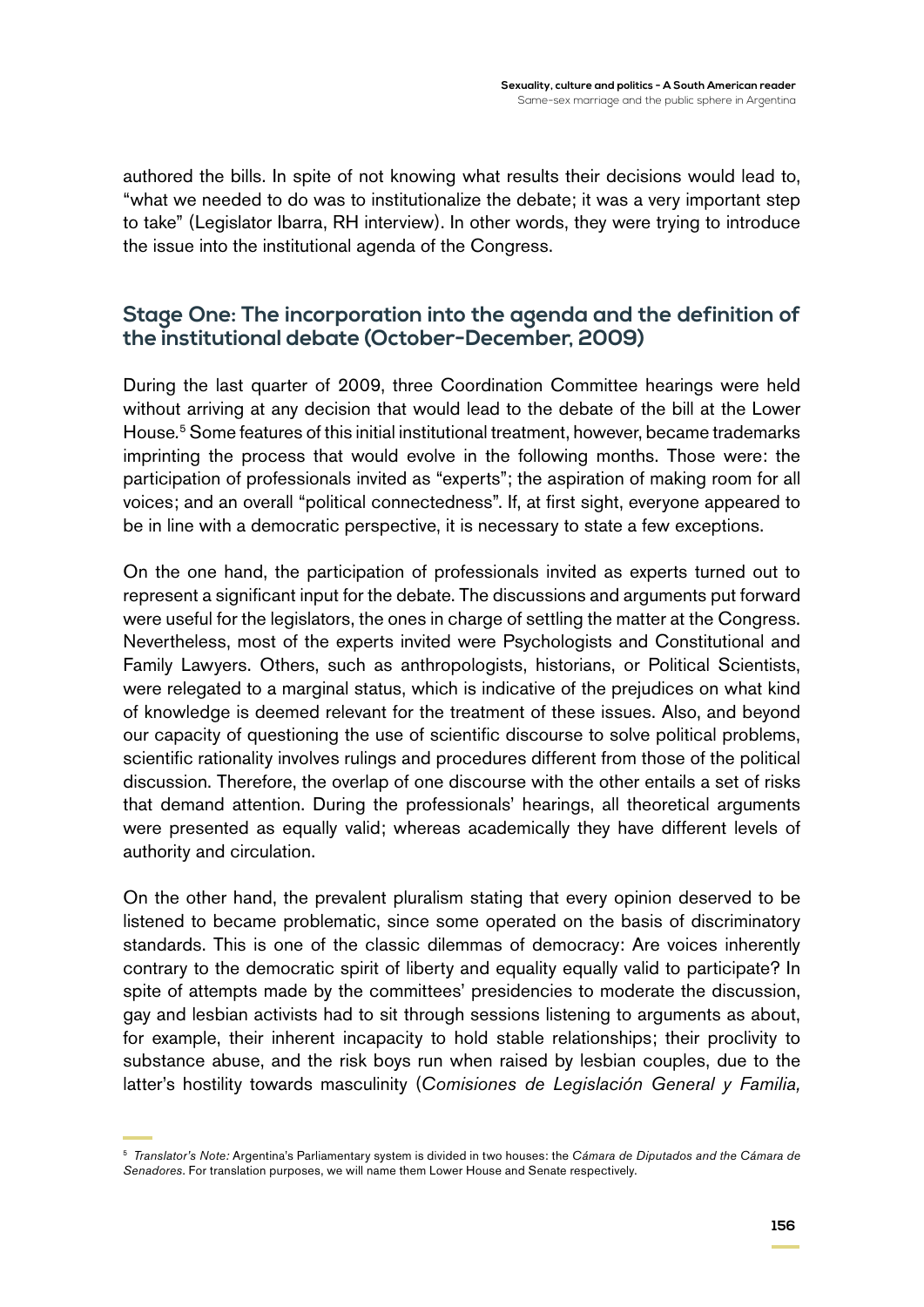*Niñez y de Adolescencia de la Honorable Cámara de Diputados de la Nación*, 2009).6 Later on, one participant of the sessions would state: "It's like making Jews argue against their torturers in the Holocaust... Or as the *Madres de Plaza de Mayo* always and consistently said: we cannot sit and 'dialog' with our assassins" (Carlos Figari, *Página/12,* 13/11/2009).

Finally, a third feature ever present since the initial Lower House Committee hearings was the overarching presence of "politically correct" discourse. Political correctness is a complex and hard to define phenomenon, precisely because it stands on generally implicit rulings. In this context, political correctness comprised avoiding certain tropes, known and identifiable as "discriminatory". Thus, those who would later establish ontological differences between homo and heterosexual couples, also insisted on the necessity to respect and listen to the gay and lesbian community: "Homosexuals have no rights, they should not be discriminated: we must put an end to discrimination and give them rights, but not the same ones that marriage grants" (Carlos Vidal Taquini, Statement at Committee Hearing, 5/11/2009).

In this manner, the debate set the new limits to a "politically correct" discursive space; i.e., what can be said and heard in the contemporary public sphere. If in the 1990s, Buenos Aires' Archbishop, Monsignor Quarracino, could openly recommend that homosexuals moved out to an island, where they could have "some sort of country apart, with lots of freedom" (Meccia, 2006:61); contemporary opponents to gay rights had to police their use of words and arguments.<sup>7</sup>

Except for what we will later call the moment of *in crescendo* authoritarianism, the Catholic Church' official stance was consistent with its declarations on a regional level: the Church did not condemn homosexuality in itself, but promoted a "fair differentiation" of what was different. Likewise, the main confessional academic institutions (Austral University and Argentinean Catholic University) recommended that homosexual couples be granted civil rights, but under no circumstances the same rights as heterosexual families.

Also, the pathologization of homosexuality was not the main axis that oriented the terms of the debate. The association of homosexuality with pathology stemmed only from some expert voices. These arguments however did not make it to the institutional debates at the Congress sessions. Once again, these kind of associations were repudiated, reflecting their status in the social imaginary and its dissonance with the general political climate of the debate.

<sup>6</sup> *Translator's Note:* Lower House Committees on General Legislation and on Family, Childhood and Adolescence.

 $7$  For example, Rep. López Arias, a Peronist from Salta, symptomatically insisted seven times in a short speech at a Commission hearing that his was not a discriminatory position.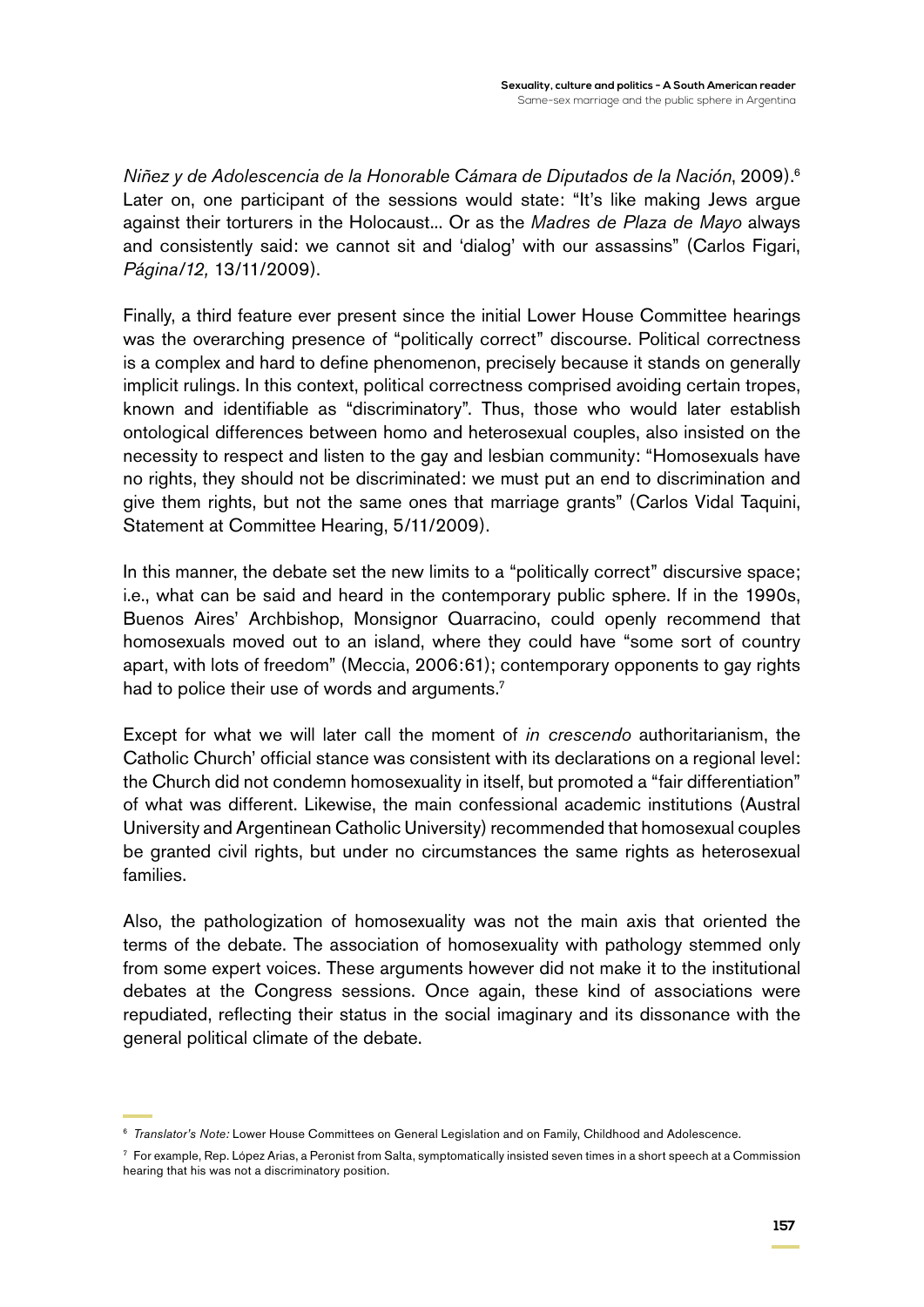Once it appeared that the year would end without any news on the matter, a particular event offered the chance of a turning point: on November  $12<sup>th</sup>$ , a court ruling by Judge Seijas in favor of gay civil rights went public. The ruling stated that local Judicial Power (in this case, the City of Buenos Aires) was entitled to settle an appeal filed by two men who had their marriage application turned down at the *Registro Civil y Capacidad de las Personas*. 8 The magistrate accepted the appeal, declaring articles 172 and 188 of the Civil Code unconstitutional, and ordered the authorities of the *Registro Civil* to marry the two men.

This event brought up two of the main elements in the public debate on same-sex marriage: the role of the Judiciary and its capacity to operate as the realm where social conflicts are settled; and the pertinence of local powers for matters of national interest. Both points must be framed in a wider context where gay and lesbian marriage is debated: the judicialization of politics as a common process in Argentina and in other countries; and the ever unsolved Argentinean federalism, where conflicts constantly rise between the City of Buenos Aires and the National Government.

The literature on social movements emphasizes the importance of political contexts to explain the successes and the failures in the struggle for their demands. The political process approach provides key concepts to undertake the analysis, such as that of "windows of opportunity." This concept refers to resources external to the movement that enable the incorporation of a particular problem into the institutional debate (Kingdom, 1984). However, not only the nature of the external determinants that favored the Congress' decision to discuss the same-sex marriage bill need a closer look, but also the elements of the very political system that favored this decision should be pointed out. In this sense, political contexts are unstable settings where several conflicts overlap with different degrees of intensity and visibility. From this perspective, the gay and lesbian same-sex marriage bill process becomes a paradigmatic setting to read the conjunction of circumstances, as well as a preferential viewpoint to address several other disputes, conflicts and contemporary political conflicts.

Let us quickly review the events: a couple showed up at the City Hall to make a marriage appointment. When their request got rejected (on the basis that they were two men), they applied for a legal protection procedure, which got rejected as well. In November, a judge from the Federal Administrative Court of Appeals approved the legal protection procedure and ordered the Civil Registry to marry the two men. The Major informed that the City was not going to appeal the measure. The petitioners made a new appointment to marry in December, honoring the international World AIDS day. In the meantime, the Catholic Lawyers Association lodged several appeals, until a judge yielded one of them, stating that the City's Judicial Power was not entitled to declare unconstitutional a Civil Code ruling of national jurisdiction. On December 1<sup>st</sup>, with wide media coverage,

<sup>8</sup> *Translator's Note:* Civil Registry Office.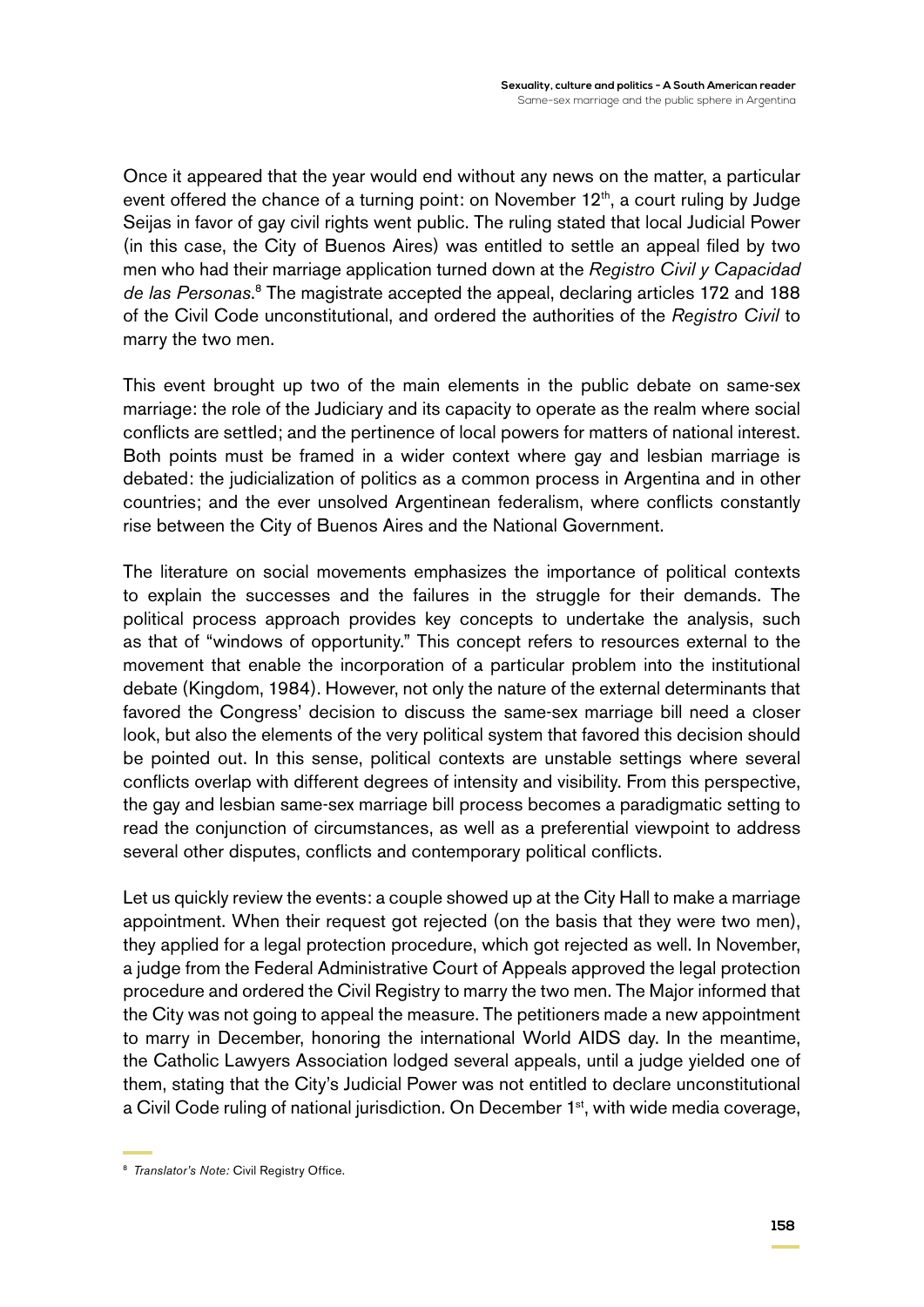the wedding was canceled. The couple, however, married on December 28<sup>th</sup> in Tierra del Fuego, the southern province of the country.

The recourse to the Judiciary allows citizens and NGOs to protect their rights, present their demands and, eventually, use the co-active powers of the state to pursue their interests. For this reason, some authors render this strategy as a "paradigmatic form of political participation in a democratic system" (Smulovitz, 2011). Nevertheless, this strategy entails a number of paradoxes as well: the transformation of political problems into legal issues involves a necessary translation of the matter into a specific discourse (the legal and juridical), inaccessible to most of the population. Also, deriving these issues to the Judiciary means transferring the resolution of conflicts to the less representative of the three powers. Finally, although the judicial strategy can be effective for social movements' demands, the recurrent centering of demands in individual terms and demanding political participation as atomized citizens results in a slowly disappearing of collective political action. (Pecheny, 2009; Smulovitz, 2001:20).

In regard to the tensions between the Federal Government and the local Executive Powers, one can hardly deny that is part of a long standing conflict in Argentinean history. The circumstances surrounding same-sex marriage were also influenced by this tension, both at this stage and later on, when the Senate discussed the bill. In that opportunity, the absence of an appeal by the Executive Power of the City to a local court ruling rendered the case "autonomous": at this point, one must take into account that this judicial process coincided with the troubled and delayed creation of a City Police, as well as others tensions between the Federal Government and the Executive Power of the City—held by politically opposed parties—around obligations and resources.

Finally, and in spite of all legal protection procedures, lack of political will hindered the carrying out of the wedding in the city of Buenos Aires. Waging on the exposure of the process, and thanks to their lawyer's insightful reading of the legal challenges, the couple managed to marry on a different date, in a different court, at a different town. The positive attitude of the Governor of Tierra del Fuego made it the chosen province, and Usuahia, its capital, the place where they moved residency in order to make a marriage appointment. Unlike their last attempt to marry, it was decided not to call media attention at first, thus to avoid a new appeal before the wedding. This is how, in 2009, the first gay (lesbian) wedding finally came about.

## **Stage Two: Social actors, alliances, strategies and the definition of the matter (January-May 2010)**

The first months of 2010 were marked by new court rulings that allowed for other gay and lesbian marriages to take place: on February 24<sup>th</sup>, a judge that in November 2009 ordered social security administrators to cover fertilization costs for a lesbian couple,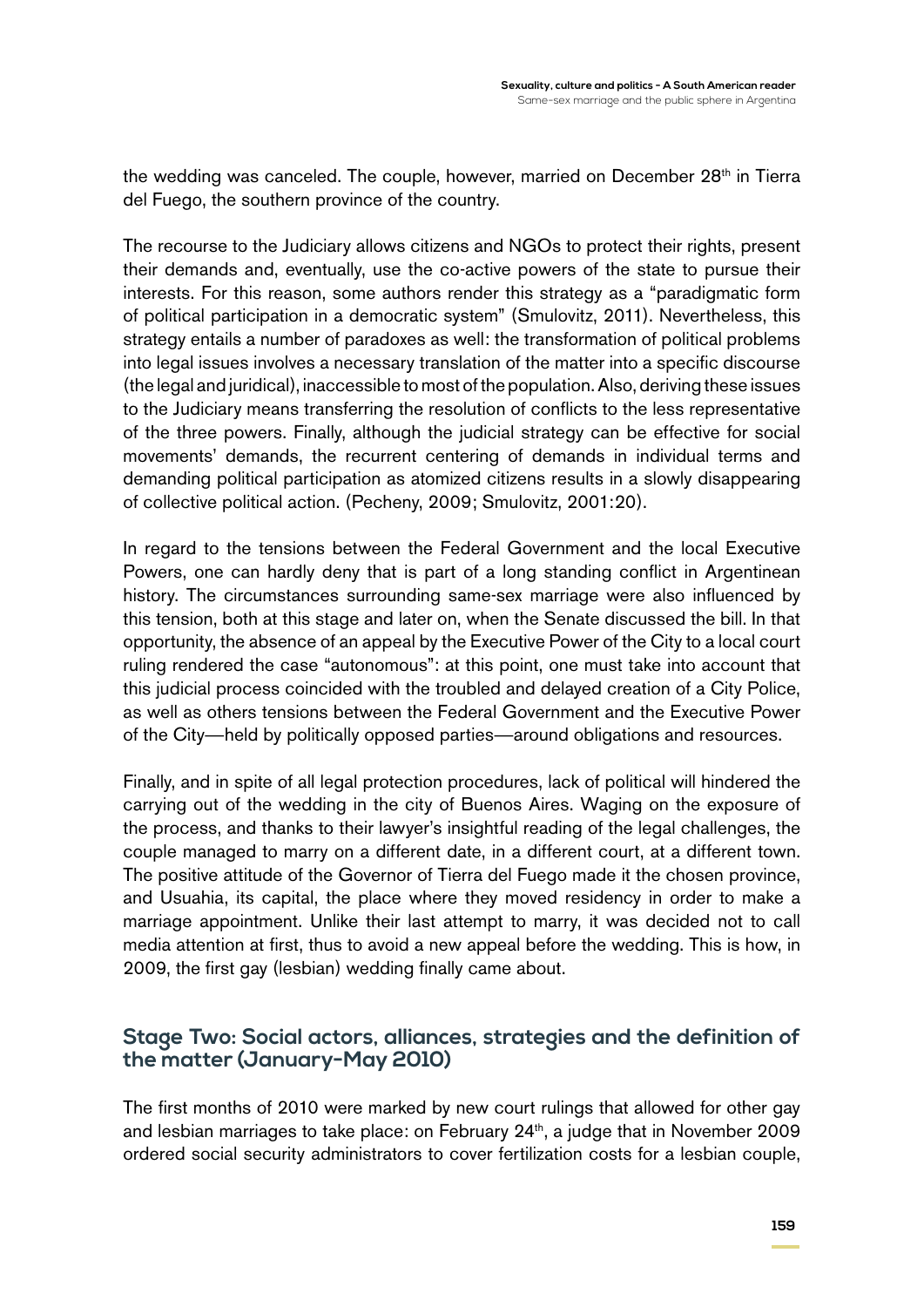ordered the Civil Registry to marry two men based on the argument that the current Civil Code did not forbid same-sex marriage. Instead of using the unconstitutionality argument, the judge pointed out that same-sex marriage was a situation unforeseen by 'the encoder,' thus the Code should be interpreted in a dynamic way, under the general principles of law (*Liberatori* Ruling II). The first lesbian marriage took place in April. Norma and Cachita (the media made the wedding public under these names) would establish a new picture of lesbianism by showing the loving bond between two retired women that had been together for over thirty years. By the time the bill was discussed at the Congress, five homosexual couples had been married. All of them had gathered media attention, and contributed to build on an argument that gay and lesbian activists were also trying to install: "our families do already exist".

In the meantime, a favorable parliamentary alliance was being forged. During a press conference in February, several legislators of various political parties stated their support for the bill. Some even expressed their stance in the name of their parties; others were cautious in their word choices, and made a point of speaking in strictly personal terms. For his status as president of the governing-party platform, *Frente para*  la Victoria (FPV),<sup>9</sup> Rep. Agustín Rossi was under the spotlight, and he too manifested his platform's support for the bill. Later on, his brother Alejandro Rossi, also an FPV/ PJ legislator, expressed his support in a more cautious manner, alleging "a personal, non-partisan opinion". Such ambivalence within the FPV/PJ was indicative of a similar process in the other major political parties.

It is certain that the role of the political parties during this process was neither completely irrelevant, nor straightforwardly irrefutable. Notions such as "partisan discipline" and "freedom of conscience" must be scrutinized under the lens of the specific contexts suffusing these demands. Set on the aftermath of the June elections in 2009, when the governing party had lost its majority, and five months before the next parliamentary elections (when a partial renewal of seats would occur), this was the first substantial bill that acquired sufficient *quorum* for debate. Therefore, this voting implied the unraveling of alliances forged for the election, as well as their reorganization facing the parliamentary year.

Only a few political parties with five or more legislators in the room (86% of the Lower House) voted unanimously: the *Movimiento Proyecto Sur* (5 seats, in favor); Generación para un Encuentro Nacional (GEN) (*idem*); *Nuevo Encuentro Popular y Solidario* (*idem); Partido Socialista* (6 seats, in favor) and the *Partido Peronista* (6 seats, against). In terms of party unanimity, this list continues with the *Coalición Cívica* (19 seats, 84% in favor) and the *Peronismo Federal* (28 seats, 78% against). In terms of vote splitting, with a majority against were the Unión Cívica Radical (UCR) (43 seats, 53% against), the Propuesta Republicana (PRO) (11 seats, 54% against) and the

<sup>9</sup> Branch of the *Justicialista* Party (PJ) led by the late President Nestor Kirchner, and her widow, President Cristina Fernández.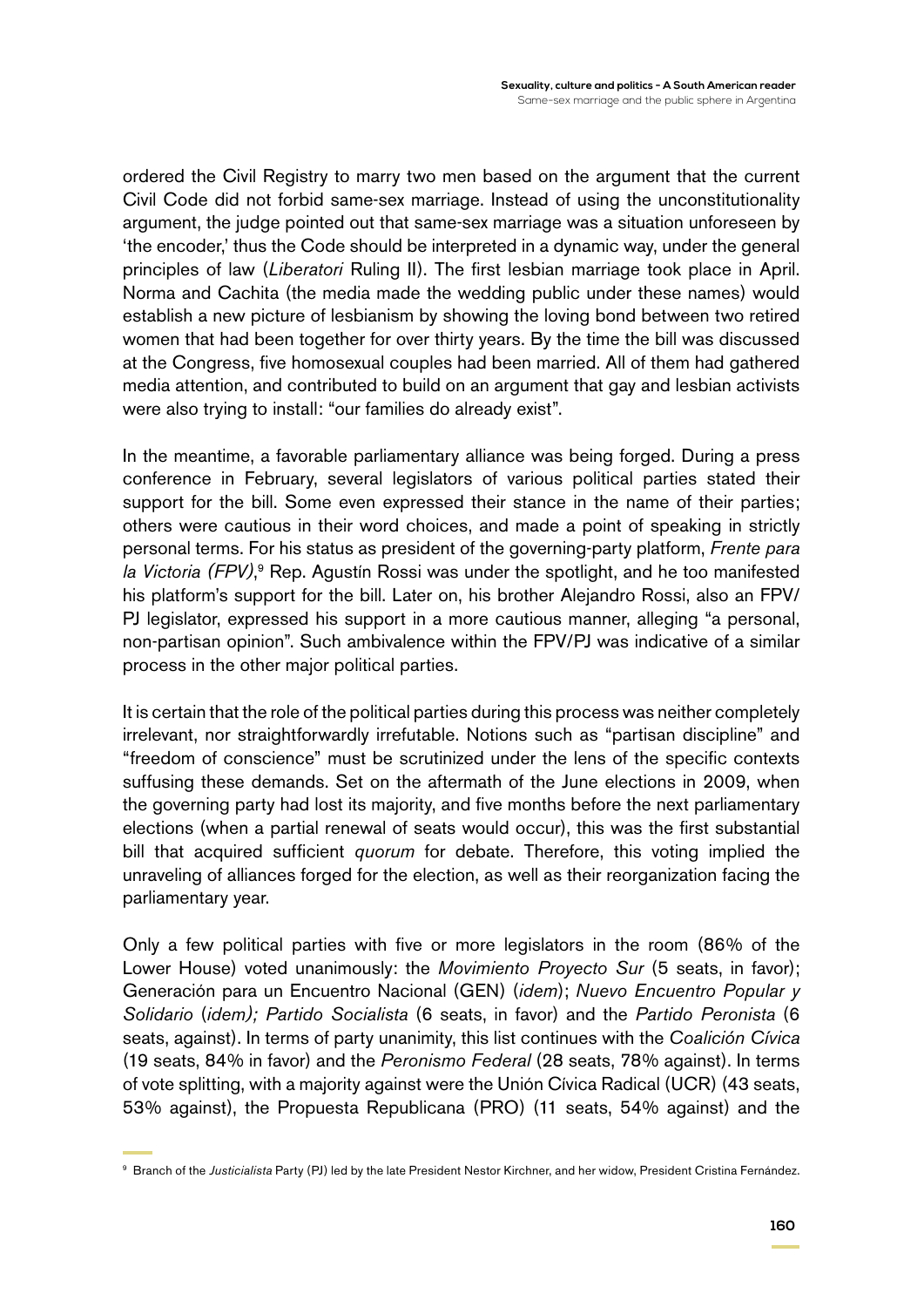*Frente Cívico de Santiago del Estero* (7 seats, 57% against). Finally, the *Frente para la Victoria* also had its share of vote splitting, with a majority in favor (85 seats, 54% in favor). (See Table 1).

|                                                      | <b>Absent</b> | <b>Abstained</b> | <b>Affirmative</b> | <b>Negative</b> | Total | <b>Uniformity</b> |
|------------------------------------------------------|---------------|------------------|--------------------|-----------------|-------|-------------------|
| Frente para la Victoria-PJ                           | 10            | O                | 46                 | 29              | 85    | 54% in favor      |
| Unión Cívica Radical                                 | ı             | ı                | 17                 | 24              | 43    | 56% against       |
| <b>Peronismo Federal</b>                             | 0             | O                | 6                  | 22              | 28    | 78% against       |
| <b>Coalición Cívica</b>                              | O             | 2                | 16                 | ı               | 19    | 84% in favor      |
| Propuesta Republicana                                | ı             | O                | 4                  | 6               | 11    | 54% against       |
| <b>Frente Cívico por Santiago</b>                    | ı             | ı                | ı                  | 4               | 7     | 57% against       |
| Partido Socialista                                   | 0             | O                | 6                  | O               | 6     | 100% in favor     |
| Peronista                                            | 0             | O                | 0                  | 6               | 6     | 100% against      |
| <b>GEN</b>                                           | O             | O                | 5                  | O               | 5     | 100% in favor     |
| <b>Movimiento Proyecto Sur</b>                       | 0             | O                | 5                  | O               | 5     | 100% in favor     |
| <b>Nuevo Encuentro Popular y</b><br><b>Solidario</b> | O             | O                | 5                  | O               | 5     | 100% in favor     |
| <b>Total Majority Parties</b><br>(85.9%)             | 13            | 4                | 111                | 92              | 220   |                   |
| <b>Total Lower House (100%)</b>                      | 16            | 4                | 126                | 110             | 256   |                   |

#### **Table 1 – Main Party Votes – Lower House**

At the Senate, the two only majority parties (FPV/PJ, 31 seats and the UCR, 14 seats) leaned towards the same Lower House' majority stance, yet keeping the same vote split: both platforms raised their uniformity percentage from 53% or 54% to 64%, FPV/PJ in favor and the UCR, against. (See Table 2).

### **Table 2- Majority Party Votes-Senate**

|                                          |   |   | <b>Absent Abstained Affirmative</b> | <b>Negative</b> | Total | <b>Uniformity</b> |
|------------------------------------------|---|---|-------------------------------------|-----------------|-------|-------------------|
| Frente para la Victoria-PJ               | з |   | 20                                  |                 | 31    | 64% in favor      |
| Unión Cívica Radical - UCR               |   | O | 4                                   | 9               | 14    | 64% against       |
| <b>Total Majority Parties</b><br>(62.5%) | 4 |   | 24                                  | 16              | 45    |                   |
| <b>Total Lower House (100%)</b>          | 9 | з | 33                                  | 27              | 72.   |                   |

As the tables show, partisan affiliation can hardly be reckoned as a definable factor to understand the legislators' vote. Other explicative factors seem more relevant: "men were less supportive of the bill than women: 4 out of 10 male legislators against 6 out of 10 female legislators voted in favor of the bill" (Tow, 2010). At the Senate, the proportion was replicated amongst male legislators; 4 out of 10 male legislators against 5 out of 10 female legislators voted in favor. As for marital status, "noticeably, the percentages are similar in both the Senate and the Lower House*,* with a ratio of 45% in favor-55% against for married legislators, and 80% in favor-20% against for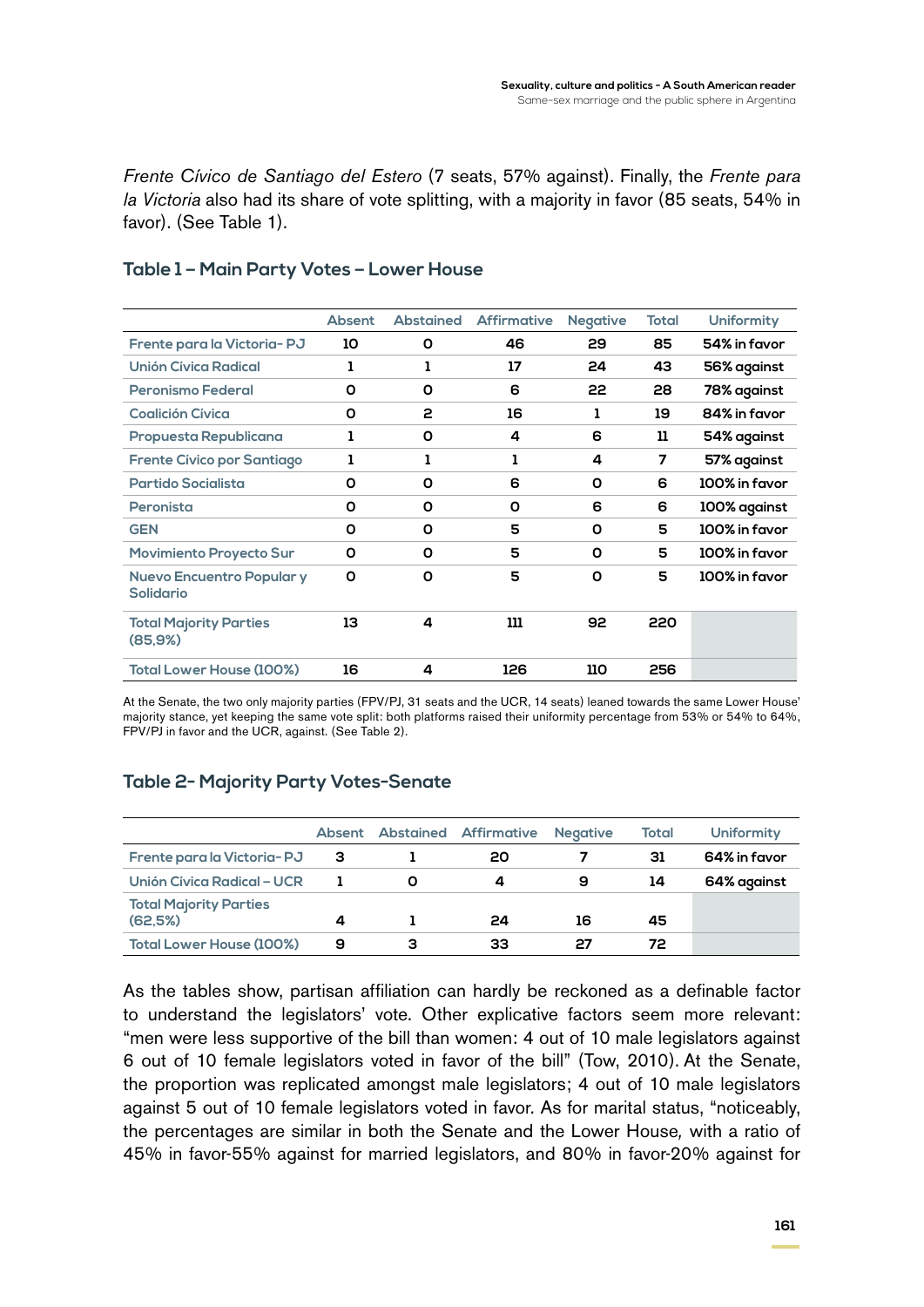non-married legislators. These numbers suggest that marital status turned out to be a valid predictor for the same-sex marriage vote" (Ibid.).

In a partisan analysis, and as one interviewee would say, "beans are counted one by one". The novelty of the issue—this is, the rapid incorporation of the same-sex marriage *qua* marriage debate into the political agenda—and the lack of solid alliances within the majority parties gave promoters and opponents to the bill a vast audience to convince, in and outside of Congress. I will call this audience "the recipient". My hypothesis is that it operated as a starting point for LGBT activists (mindful that they "had to convince heterosexuals, because there aren't enough homosexuals" [to pass a bill] - Alex Freire, RH interview). The opposition, on the other, hand overestimated their capacity to influence, as well as their loyal audience, or "pro-recipient" (see Verón 1987). By the time this became evident to the actors themselves, it was already too late. Let us see this into detail:

One set of actors to be included in this analysis comprises what I will call a reactive public sphere,10 which can be defined as another public sphere where discourses are elaborated and circulated. It is not a subaltern public sphere (as the LGBT), for it lacks of the conditions that comprises the LGBT subaltern space: heteronomy (the designation by others); invisibility; and juridical-political inequality. We name it "reactive" because instead of being linked to a demand for change, it pursuits the preservation of the *status-quo*.

This public space was almost monopolized by religious activists, yet it is appropriate to issue two caveats here: on the one hand, many representatives and members of churches and creeds expressed their support for the bill; and, on the other, the reactive public sphere does not define its "religiosity" by the type of arguments their actors put to use, but by a discourse resembling what Juan Marco Vaggione characterized as "strategic secularism":

> The concept of strategic secularism accounts for transformations of the main arguments used by religious activism to oppose sexual and reproductive rights. (…) Scientific, legal and bio-ethical discourses play a privileged role in the politics of sexuality, which implies a displacement, though purely strategic, towards secular argumentation (Vaggione, 2011: 311).

Several strategies, actors and discourses in circulation cohabit within this reactive public sphere. Firstly, Evangelical churches have increasingly participated in this debate, echoing other political processes in the region linked to sexuality and gender (Sardá, 2008). As Jones (2010) points out, due perhaps to the heterogeneity of

<sup>&</sup>lt;sup>10</sup> The concept of *reactive public sphere* connects Nancy Fraser's (1997) propositions about public spheres with Vaggione's (2005) concept of *reactive politization.*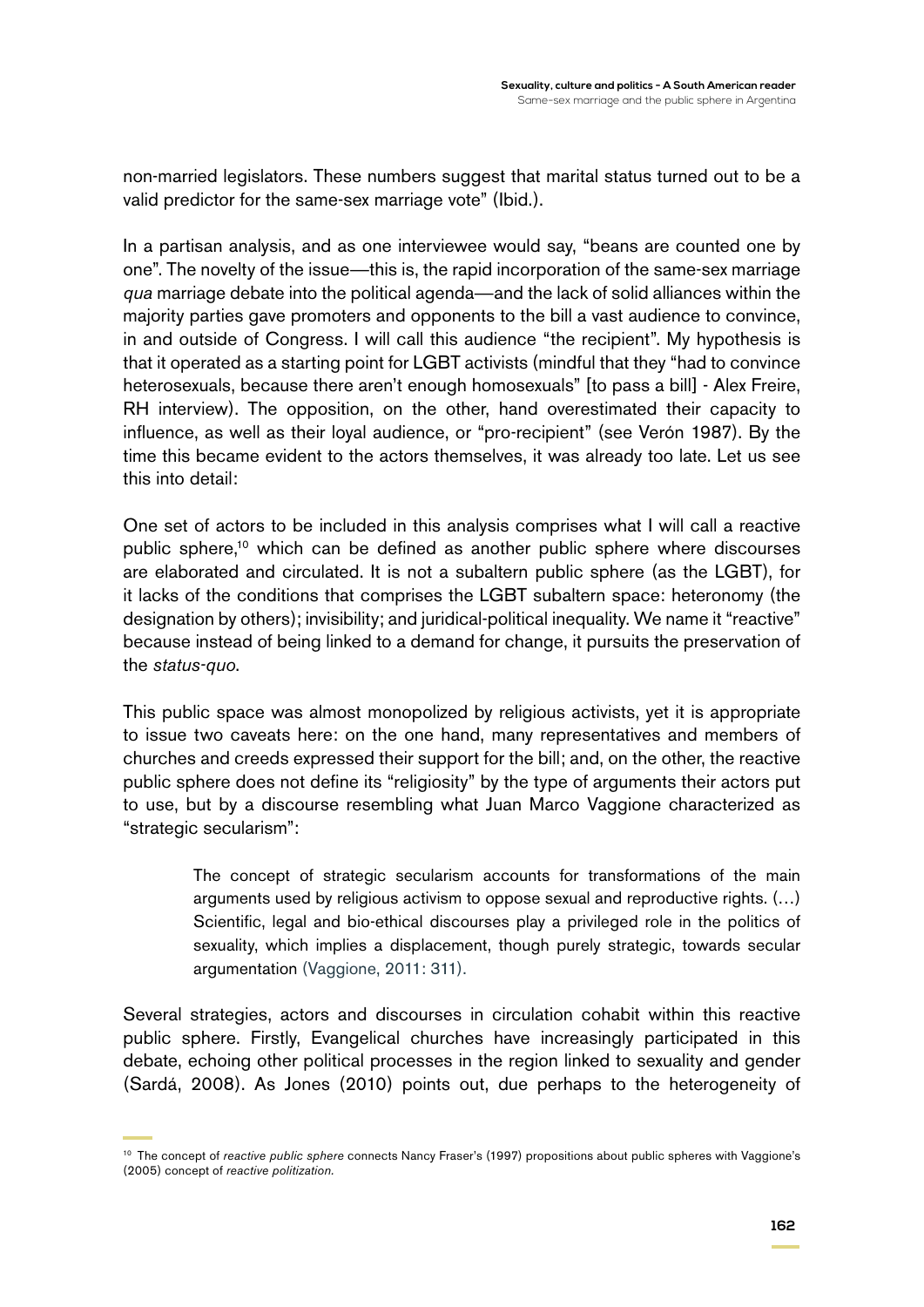its institutional actors, as a whole, Evangelical sectors were far from unanimously opposing same-sex marriage. Equally relevant were the disputes for an emergent 'rebibliclization' of progressive Evangelical groups, who "discuss and dispute Evangelical identity emphasizing other possible readings of the Bible, different from the (selective) conservative literalism that condemns homosexuality and utilizes these arguments to prevent gays and lesbians from acquiring certain rights" (Jones 2010:12).

The reactive public sphere did not absorb the plurality of religious groups. On the contrary, their hegemonic voices positioned their religious authorities as the sole guardians of public morality for both the congregation and the whole society, demanding their obedience and loyalty. The lack of a persuasive discourse oriented to attract those who had yet not taken a stance might be one of the keys to understand the failure of religious activism during this debate. Otherwise, how can we read the letter written to the the Buenos Aires' Order of the Carmelites by the President of the Argentinean Episcopalian Conference, addressing the "devil's envy" and "the works of the father of lies"? (AICA, 22/06/2010) One can hardly picture such a message to attract both the Carmelites and the secular audience. In this sense, to name this debate a "Holy War" is an appeal only for those willing to affirm previous beliefs, but can hardly be so to those slightly apart from any form of religious fundamentalism.

At the first stages of the debate, religious activists declared their stance through: a) the attendance of religious groups at Lower House Committee hearings; b) the participation of scholars from confessional universities as experts at committee hearings; and c) litigation by attorneys belonging to confessional lawyers' associations. As for the Catholic authorities, who also publicly declared their opposition to the bill, it failed to add new supporters. On the contrary, its *in crescendo* authoritarianism lead to an utter and explicit rejection of such type of declarations by certain senators.

By the end of the voting at the Lower House (at this point we jump ahead to further events), religious activism made a turn and deepened its performance. On the one hand, the local representatives of the Archbishop manifested their stance in several provinces, as Senate hearings went public. On the other hand, this stage involved greater activism by grass-roots organizations, attempting to gather what Héctor Aguer, Archbishop of La Plata, called a "quiet majority". (AICA, 5/7/2010).

Evangelical associations were first to call on public mobilizations: The Christian Alliance of Evangelical Churches (Aciera) and the Evangelical Pentecostal Federation Confraternity (Fecep) gathered in front of the National Congress the day before the Senate debate. The rally, whose attendance was estimated in eight thousand (*La Nación*, 1/6/2010), featuring the bill's opponents in a public demonstration for the first time, gathered wide media coverage. Later on, the hearings in several provinces would activated a movement against the modification of marital status. In this process, symbols like the orange color were created to identify and make opponents' claims visible.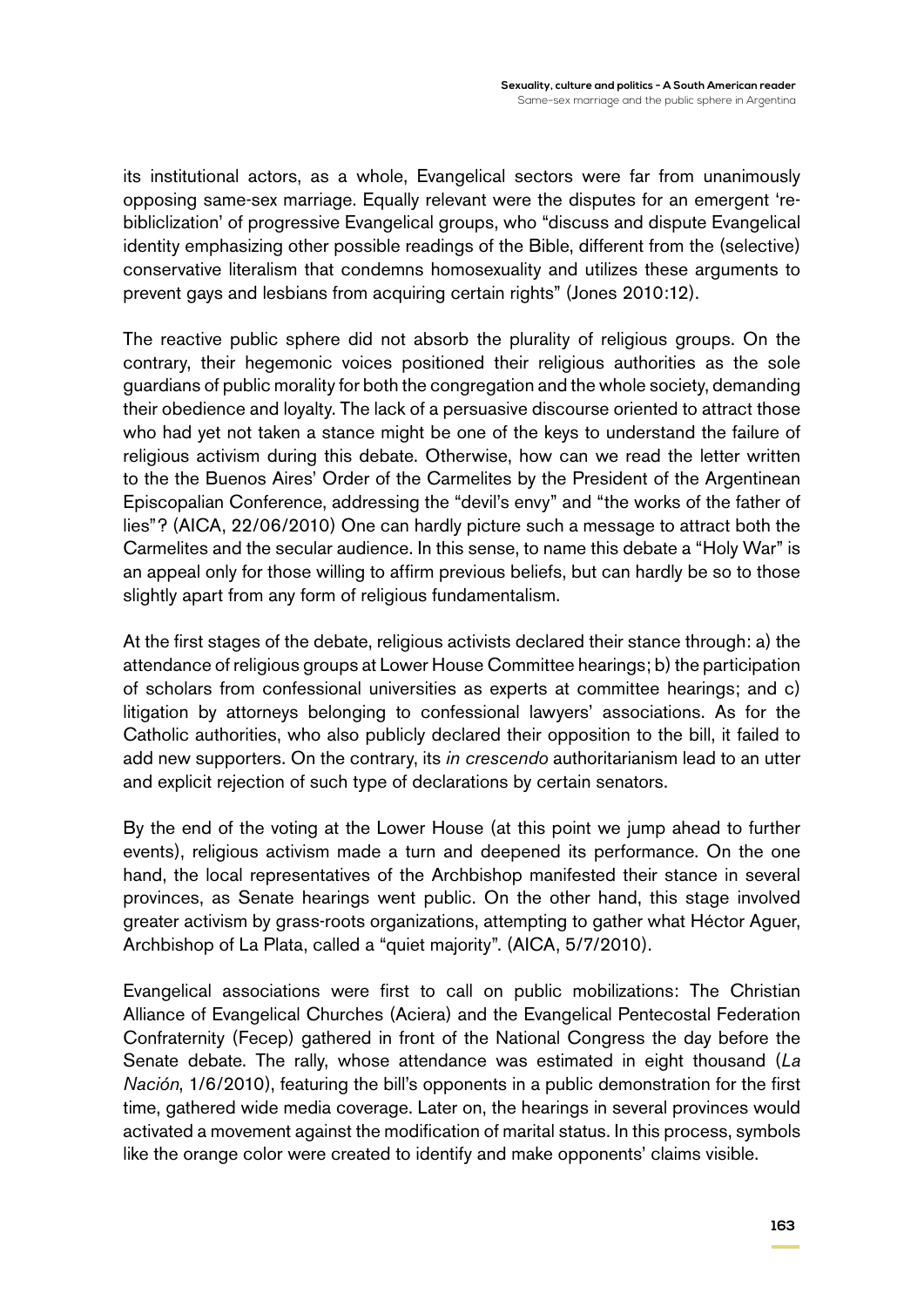Finally, the day before the Senate debate, the Secular Department of the Argentinean Episcopalian Conference (DEPLAI), Aciera, Fecep and other organizations called for another rally in front of the National Congress. The great number of people gathered is indicative of networks, solidarity binds, and common goals that render this activism dynamic and in constant motion. These groups, however, have had enormous difficulties to link with other social actors as a way of expanding their discourse onto other forums. Promoters of the bill, on the other hand, turned to strategic allies that positioned the initiative in a framework of social basis and shared cultural symbols (Tarrow, 1998). The support of Human Rights organizations and the presence of the *Madres de Plaza de Mayo* at different stages of the process, as well as alliances union representatives, artists, academics and religious representatives, contributed to establish same-sex marriage as an overarching issue that involved a greater democratization of the society.

The Lower House's approval may have taken a few by surprise. The truth is that by the time of the voting, the issue had already been settled. This does not mean that the voting was solved, but that its interpretative grids were set. Koopman and Statham refer to a "discursive structure of opportunities" that "determine which ideas are considered 'sensitive', which reality constructions are seen as 'realistic,' and which demands are taken as 'legitimate' in a particular political context and political moment" (Koopmans and Statham, 1999: 228). In the following paragraphs, and before we move ahead to the last stage of this process, we present the main arguments that defined what the issue at stake was in the same-sex marriage debate. In this regard, we will attempt to demonstrate how the dynamics between a promoter and a reactive discourse resulted into a debate around the meanings of equality.

# **Meanings of Equality**

The principle of equality was the main axis on which promoters of the bill articulated the same-sex marriage demand. "The same rights with the same names" was the motto that emphasized the necessity to disavow the discriminatory practices the state had been upholding until then. This definition on the matter "framed" (Snow and Benford, 1998) the demand by inscribing it into History and rendering it intelligible through the comparison to similar demands such as women's suffrage, or the legal recognition of children born out of wedlock—a bill approved in the 1980's decade.

The idea of referring to the same-sex marriage law as an "equality law" can be traced back to the space where local and Spanish LGBT activism articulated. In Spain, the same-sex marriage demand had been framed in this same manner. On the contrary, the "right to be different" claim, as mobilized during the Civil Union law, was hardly put to use. The LGBT sphere prioritized the public nature of the demand, and foreclosed the definition of the debate within the frame of the "right to privacy". The insistence on equality rather than difference can be understood by looking at matter at issue: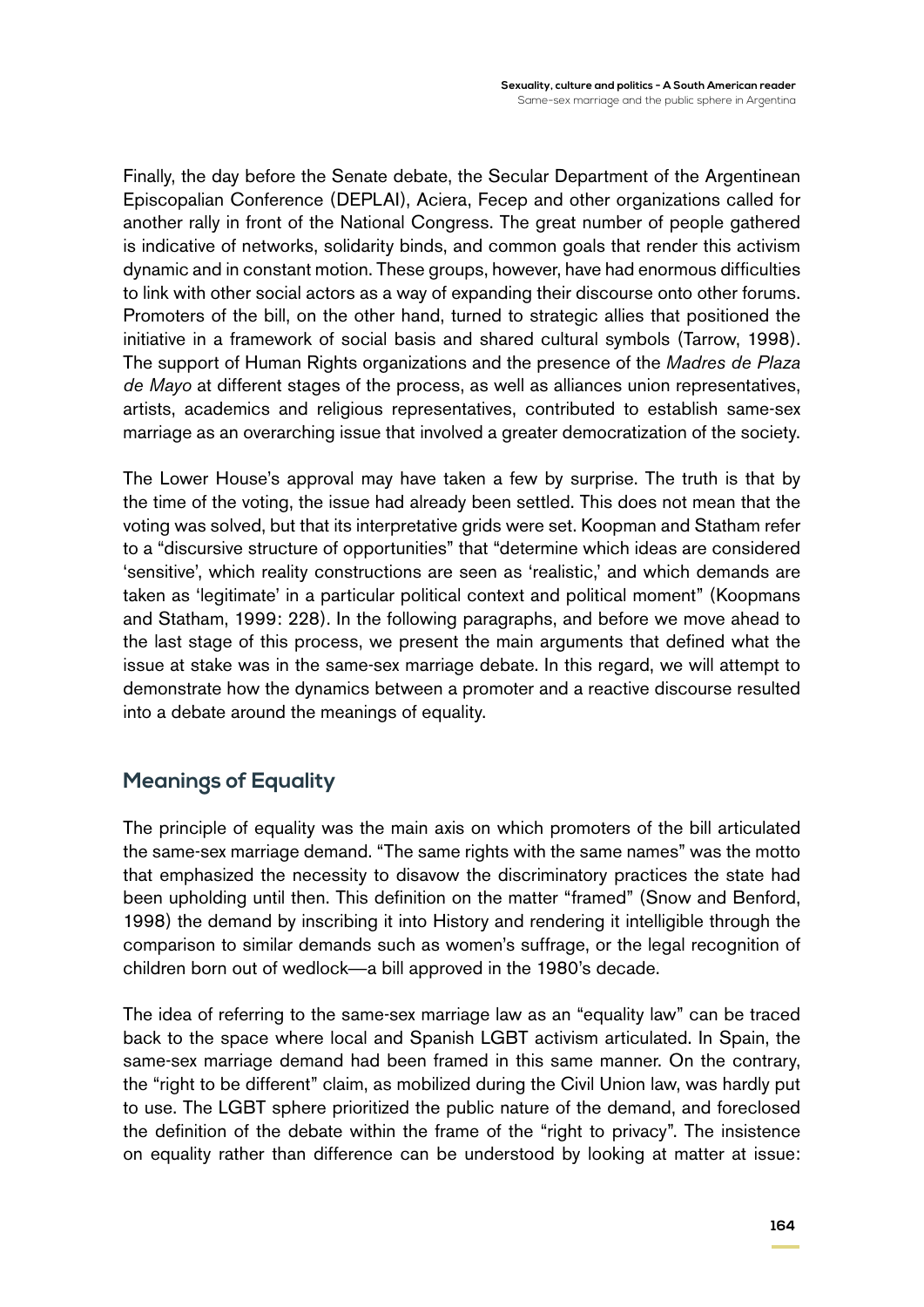the marriage institution could hardly be framed under the right to privacy, on behalf of an "intimate" difference. Marriage is a complex institution where various expectations and multiples meanings articulate. Politically, marriage comprises a juridical *status* that organizes people amongst themselves and their relationship to the state. Marriage also intervenes in the distribution of patrimonial, residency, social security and other rights. In addition to this, the debate included the regime of joint adoption, an unavoidable matter of state interest.

Also, the context where the debate takes place affects the conceptual schemes by which same-sex marriage is addressed. This is one of a general "fading-out" of the liberal paradigm in Latin American contemporary socio-political debates. This means that classic liberal discourse was not entirely a *valid language* in a larger context signed by state interventionism.

Paradoxically, the opponent's discourse reinforced the framing of the same-sex marriage demand as an equality law. In this sense, we take into consideration notions regarding controversial discourse: in political practice, every discourse defines itself by opposition to an adversative Other (Verón, 1987). In the same way that social actors are not pre-established entities, their discourse is also constituted on the basis of dialogue with, and tension against, antagonistic others. In this particular case, the arguments on equality can only be understood in their relationship to those outlined by samesex marriage critics; in particular to their main argument, the idea of so-called "fair discrimination":

> It's only fair to treat as equal what is equal; it's only fair to treat as unequal what unequal is, but it's not fair to treat as equal what is unequal, and what is equal as unequal. By this I mean that the comparison of the rights of those citizens who make a compromise to strategic social roles, such as procreation, cannot be considered under the same terms as others; the contrary would unfair discrimination (Dip. Merlo, HCDN, May 4<sup>th</sup>, 2010).

In this perspective, homosexual couples are different from heterosexual couples, not only in their composition but also in their purposes. Therefore, homosexual couples should not be given the same juridical *status.* In order to demonstrate their will to grant civil rights to homosexual couples, opponents to the bill proposed the same juridical forms they fought against a few years earlier: Civil Union for example, permitted to homosexual couples, gave them certain legal safety while restricting the exercise of certain legal powers (joint adoption mainly) and the use of the word "marriage" only to heterosexual couples.

This was the setting that framed the same-sex marriage demand: no longer was it a matter of whether to grant certain rights or not (except for adoption, all rights would be readily granted), but of what the meanings of equality were, and by which specific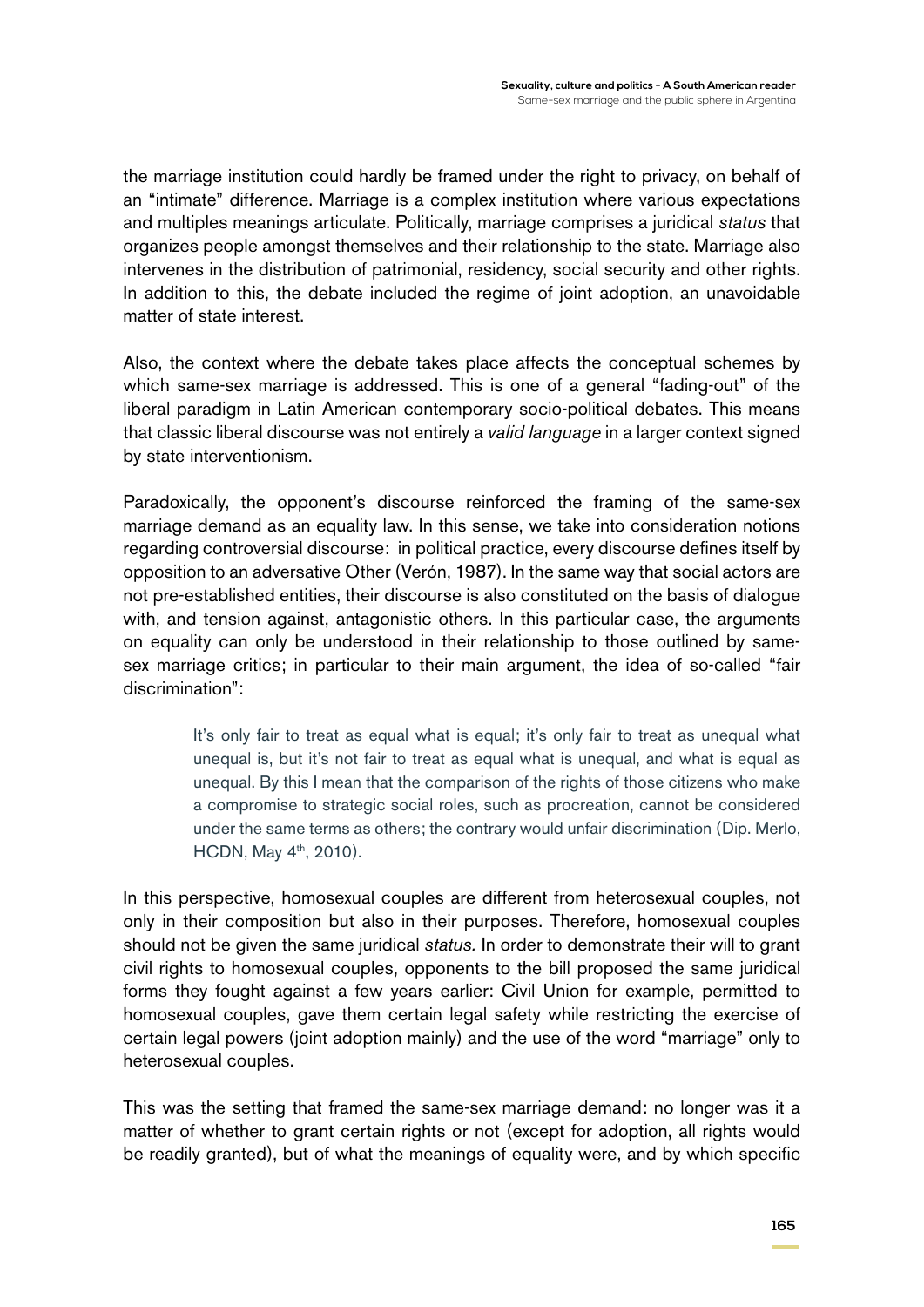public policy measures it would be achieved. The meaning of equality that was discussed following the same-sex marriage debate is political, rather than "contrastive". To distinguish "equality from difference," the historian Joan Scott (1988) argues that what is opposed to equality is not difference, but inequality or lack of equivalence, the "noncommensurability" *(lack of common measurements).* Political equality involves, precisely, the existence of differences that are not considered as relevant in terms of citizenship. The same-sex marriage debate operated then as an arena of disputes on how to reconcile the recognition of a plural, diverse society, with the principles of equal rights and equal access to citizenship. As from that moment, the same-sex marriage demand would be known under a new title: "egalitarian marriage".

# **Stage Three: Disputed Spaces (May-June 2010)**

Within a few months, the initial demand for the legal recognition of homosexual couples consolidated into a bill that called for the reformulation of the marriage law. This stage then previewed two possible state outcomes, one opposite two the other: one granted total equality, and the other bestowed certain rights, maintaining a differential *status* for heterosexual couples. The dynamics of the process (participant's practices, circulating discourses and circumstantial setting) framed the debate as "equal treatment versus discrimination," hence disposing other types of questions and stances.

During the debate at the Senate, promoters of equal marriage stood for the Civil Code reform voted earlier at the Lower House, which replaced the words "man and woman" for "spouses". Opponents rejected this modification, and proposed instead to reformulate the Civil Union so that hetero and homosexual couples could benefit from some protection. This proposal, however, explicitly prevented couples under the Civil Union regime from adopting or accessing *in vitro* fertilization (17° Article, Committee report*,* Civil Union Bill, 2010). In case there were any doubts on this proposal's discriminatory bias, the Civil Union bill secured state officials the right to conscientious objection, allowing them (as opposed to The Law) to warrant of the access to civil rights at their own discretion (Art. 24).

In terms of public visibility, by the time same-sex marriage was debated at the Senate, half a dozen homosexual couples had already been married. Spanish Prime Minister Rodríguez Zapatero's phrase: "We're not legislating for remote and strange people, (…) [but] for our neighbors, for our fellow workers and for our relatives"11 crystallized the widespread coverage of families that publicly exposed their diversity: one legislator "confessed" being the father of a gay son, and children of gays and lesbians (invisible until then) showed up at Senate committee hearings. I stress the "familiar" component

<sup>11</sup> Discourse of the President of the Spanish Government, José Luis Rodríguez Zapatero at the Legislature to defend the reform of the Civil Code, Madrid, June 30. 2005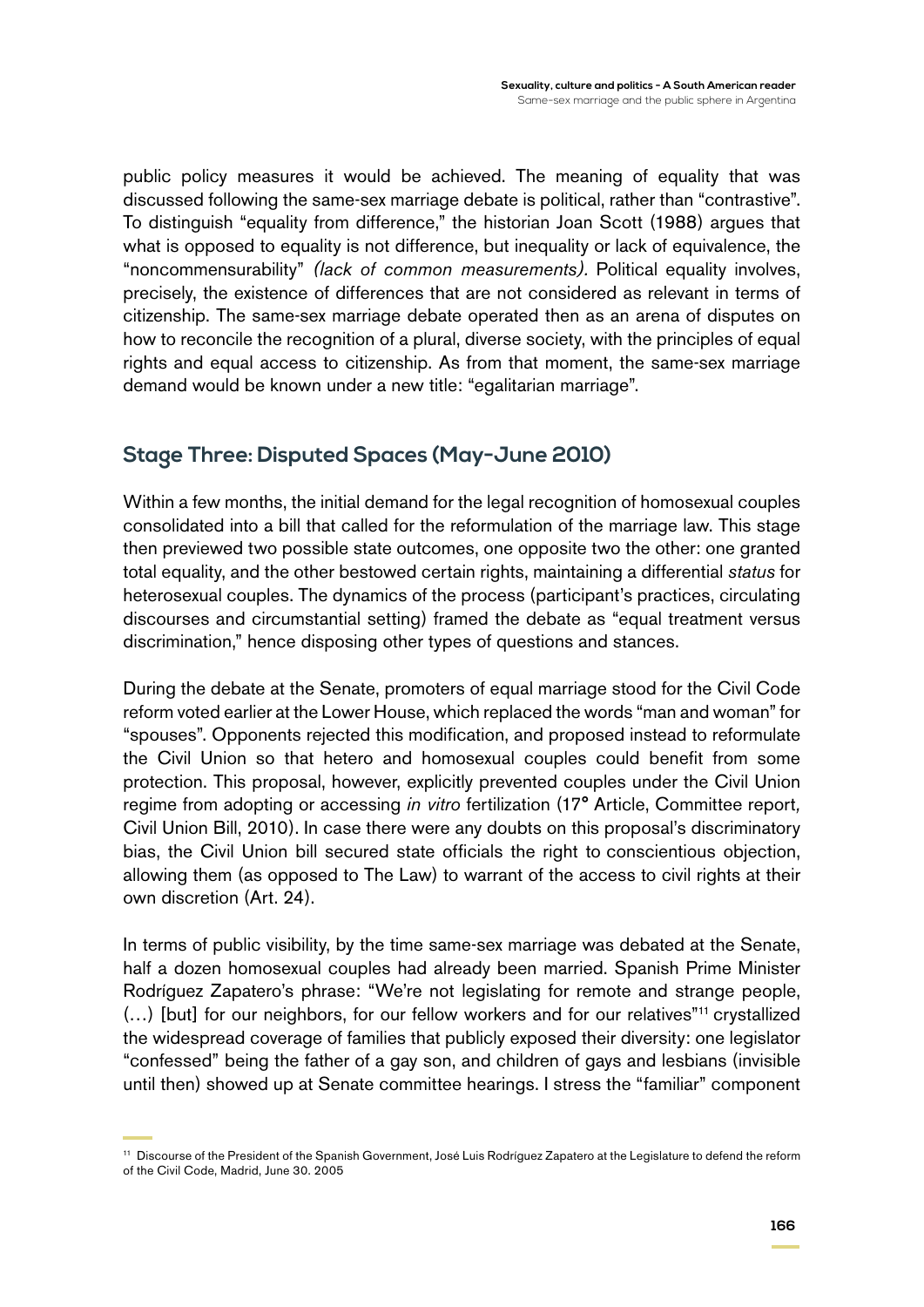of gay and lesbian visibility and its effective impact on the public sphere: the discourse promoted by grass-roots LGBT organizations ("our families already exist") made visible the politics of exclusion towards the children of gay and lesbian couples. Though partly, this fact diverted the debate from the discussion on whether lesbian and gay couples should be allowed adopt, to a matter of equality of rights for all children and families.

Given our interest in grasping the processes and transformations of the public sphere, this particular stage calls becomes significant because it frames the question on the rules and participants entitled for the debate. Two aspects were key in how the issue was settled: one had to do with the alleged tensions around federalism, democracy, and representation; the other was the possibility of holding a plebiscite on the matter. After the approval at the Lower House and before the debate at the Senate, an itinerant *forum* was created so that the "citizens of the provinces" could speak their minds to the General Legislation Committee, to which the bill was assigned. Although proposed by opposing senators, it would "guarantee everyone's participation". The proposal was, on the one hand, incontrovertible: who would oppose the inclusion of more voices into the debate. On the other hand, it played out the issue of Buenos Aires' centralism eclipsing the "deep Argentina". The committee raid that followed traveled across nine provinces,<sup>12</sup> renovating the old tensions of the country's federal organization, and, in particular, updating what I defined elsewhere as the "progressive imaginary" on the city of Buenos Aires:

> This imaginary upholds a dichotomy between the City of Buenos Aires and the rest of the country, where the former appears as 'progressive,' more accepting of plural lifestyles, respectful of individual rights (civil and political rather than social ones) and less judgmental towards what is different. For some interviewees, this situation derives from two reasons: one is the greater access to secondary and higher education in Buenos Aires; the other is a matter of "class," which renders Buenos Aires as a rich city. As opposed to that, the rest of the nation (*el interior*, "hinterland") is defined by its relentless adherence to traditional values, always linked to the Catholic Church, where 'social tyranny' is the main control mechanism, operating through the institution of rumor and other social control strategies common in smaller-size communities. This setting would hinder the expression of non-normative sexual practices and identities and prevent the promotion of rights, because local politicians would agree with these traditional values. Even if they didn't, they are always influenced by what the legislators call the 'factors of power' (the Catholic Church more specifically) (Hiller, 2009:58).

One of the differences between the Committee sessions and these travelling hearings is that whereas for the former invitations were sent to various personalities, the latter was

<sup>12</sup> The hearing took place in Resistencia (Chaco), Corrientes, Salta, San Fernando del Valle de Catamarca, San Miguel de Tucumán, Córdoba, San Juan, San Salvador del Jujuy and Mendoza. Strikingly, no province from the Patagonia region was chosen (the proposed hearing in Neuquén was later rejected).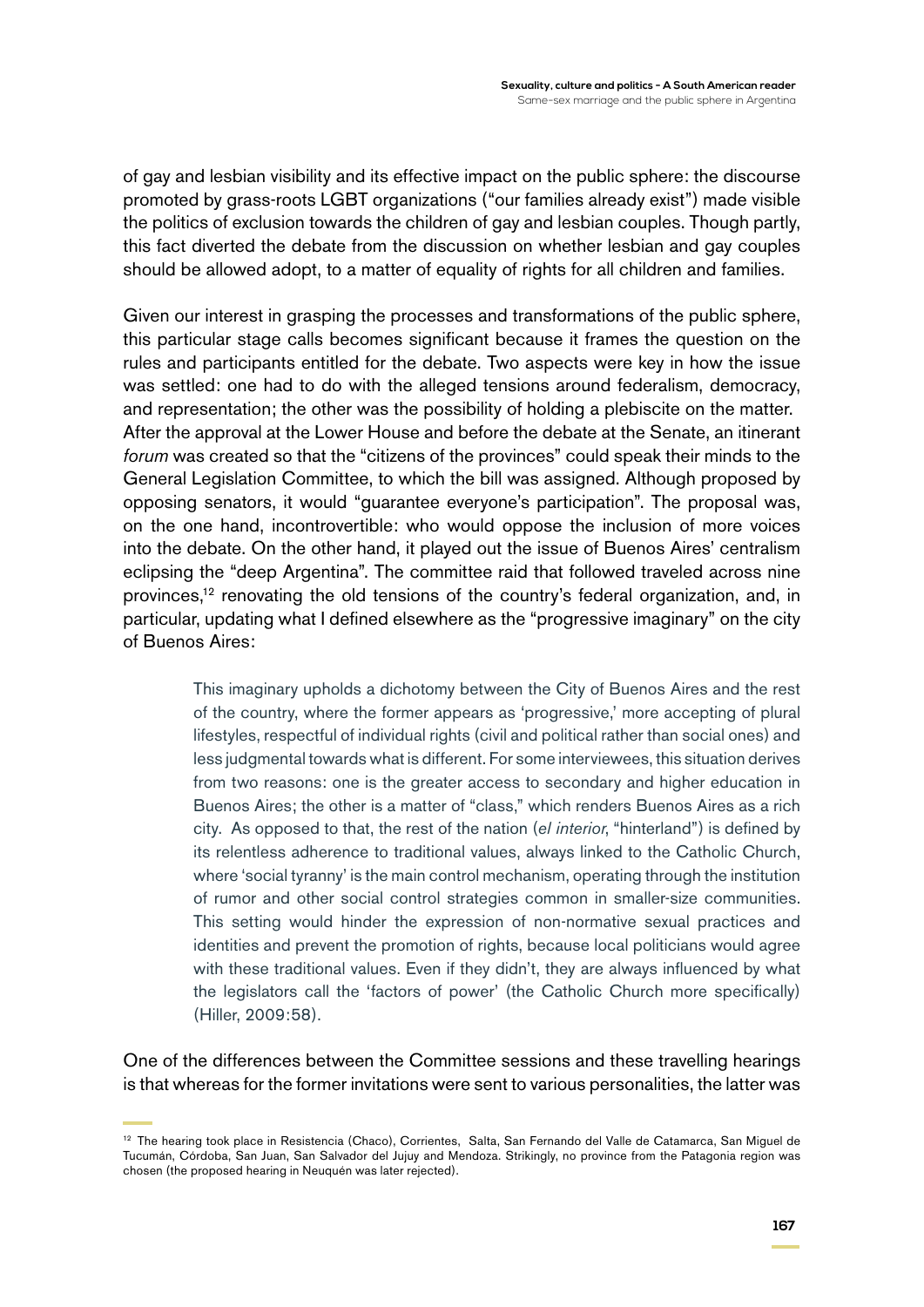open to citizens who had previously signed up to participate. This mechanism resulted in very large sessions that promoted a form of massive "democratic debate". Nonetheless, unequal access to public discourses and visibility forms persisted and multiplied in this setting as well. The hearings confirmed previous assumptions: a large number of people from Argentina's hinterland were in fact against the bill. The minoritarian voices in favor were also 'marked:' their arguments were either particularistic (the "common citizens" who spoke were in fact gays, lesbians or trans), or politically driven (human rights, grass-roots, etc. organizations), all far from that "common" citizenship that senators, the "provinces' voices", ought to represent.

During the Senate session, the hearings became the authorized spaces for public debate, the "true celebrations of democracy". After fifteen thousand kilometers and one thousand and eighty seven speakers proving a majority opposition to the bill, one could assume that their arguments would be replicated at the Senate. The transcription of an excerpt from Senator Fellner's extended speech is telling. She addresses her contacts with Church officials while challenging the space created at the hearings:

"The hearing started a bit late because at the Governor's Palace Senator Negre de Alonso, Senator Jenefes and I stayed around talking about something we're very proud of: the bishopric, that is, where our bishop lives. It's truly a beautiful house, right in front of the Belgrano Park. Senator Negre de Alonso was having breakfast before the hearing with my Province's bishop. Then, we started talking about the house, about other things, etcetera, and we missed the hearing (…). It's true that a lot of people argued against the bill, but once the hearing was over, a lot of people did not get the chance to talk, so they told me (…). As a result, we agreed on having another meeting not a hearing like the one of the General Legislation Committee—at one of the largest cities of Jujuy, where the debate continued. So I tell Senator Negre de Alonso that one of these days we'll have to incorporate these arguments, because she only saw one side of what's going on in Jujuy. We walk around the province, we know that part of this society; the part I got to listen in that city, beyond the General Legislation Committee. In conclusion, the issue depends on how you look at it" (Senator Fellner, July. 14 and 15, 2010, Senate session).

The massive assistance to the hearings added up to a notion of democracy, understood as the power of the majority. This notion of democracy had been established earlier, at the time a plebiscite was proposed to settle the question. The proposal had been put forward firstly by Evangelical institutions (Aciera and Fecep) and spread throughout the country, gathering 634.000 signatures. Once again, this public sphere debated its own functioning rules. What can be subjected to a plebiscite? Are there any other issues that diverge from the calculation of the majority?

Other questions would follow: What is the role of the legislator? What does it mean "to represent"? Respecting the will of the majority? What happens when this will excludes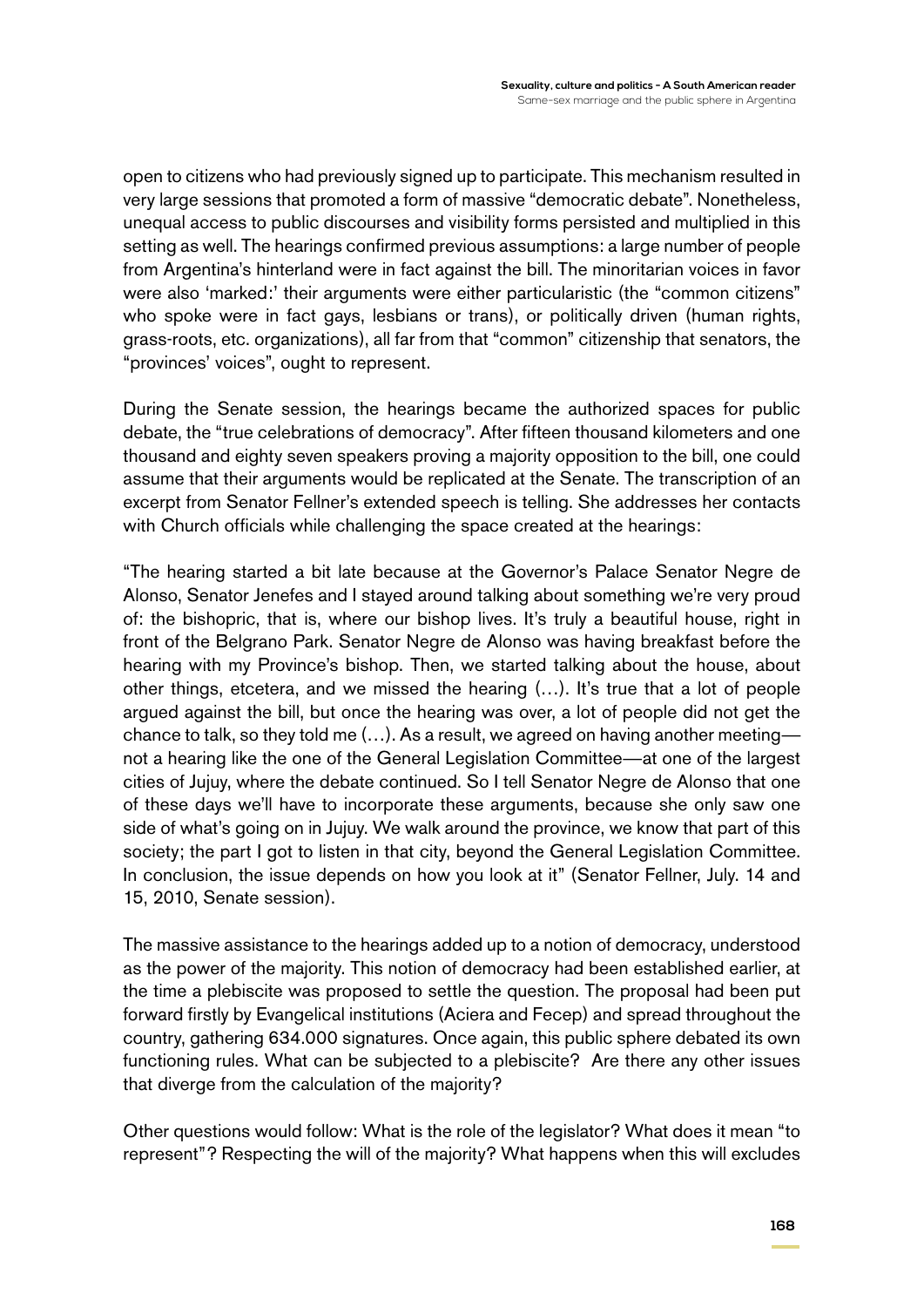the rights of a minority? What is the legislator suppose to legislate: an average morality, or the majority's morals? How can they be calculated? And if the role of politics were something more than the administration of that which exists, would there be a transformative political work which would distance the legislator from that majority? Due to its mutating processes, the public space achieved around the same-sex marriage debate would make these questions possible to ask.13

Finally, and after a long debate, the moment of the voting arrived. The *Plaza de los Dos Congresos* was then occupied by those who expected a favorable resolution. This too changed the rules of political visibility: except for annual Gay Pride parades, LGBT actors lacked experience in large political manifestations.14 Several organizations, political parties, grass-roots social movements and everyone willing to witness the defeat or celebrating the triumph in the company of others attended the *Plaza de los Dos Congresos* that night.

# **Conclusion**

It is now daylight and the demonstrators return to their homes. Some walk by themselves, others in the company of a new fling borne in the heat of celebrating flags. Many receive text messages from those who stood up all night watching the debate on TV, others make phone calls, awakening to a new day, the first day.

A few conclusions can be drawn from this saga:

The debate process that resulted in the approval of the same-sex marriage bill lasted several months, less than a year. Though the initiative had other precedents, it was through its incorporation into the institutional public space that the discussion acquired new dynamism. This fact raises the necessity of bringing pending issues into those spaces. The case indicates that the institutional agenda serves as an effective means for catalyzing debates. Instead of considering a controversial issue unsuitable for public debate, the same-sex marriage process confirms that the only channel to work through conflicts is the political one.

The speed of the process was encompassed by the almost constant definition and re-definition of what comprises the public sphere of debate: where would the question

<sup>&</sup>lt;sup>13</sup> Here I will not address the role played by the Executive Power during this process (See Hiller, 2011). To venture in that analysis, one would be compelled to revise the overall process and conclude in speculations rather than hypothesis about the weight and rationale behind President Cristina Fernandez's pronouncement in favor of the bill a few hours before the Senate session.

<sup>14</sup> For several months the same-sex marriage initiative developed without LGBT activists inviting the LGBT community to take part. The organization of a festival on June 28th reversed this. Later on, the LGBT community also participated in the ruidazos (loud noises as a form of protest) at several points of the city of Buenos Aires and the country to counter the July 13th march. In any case, the goal was to render the LGBT space visible beyond the number of participants.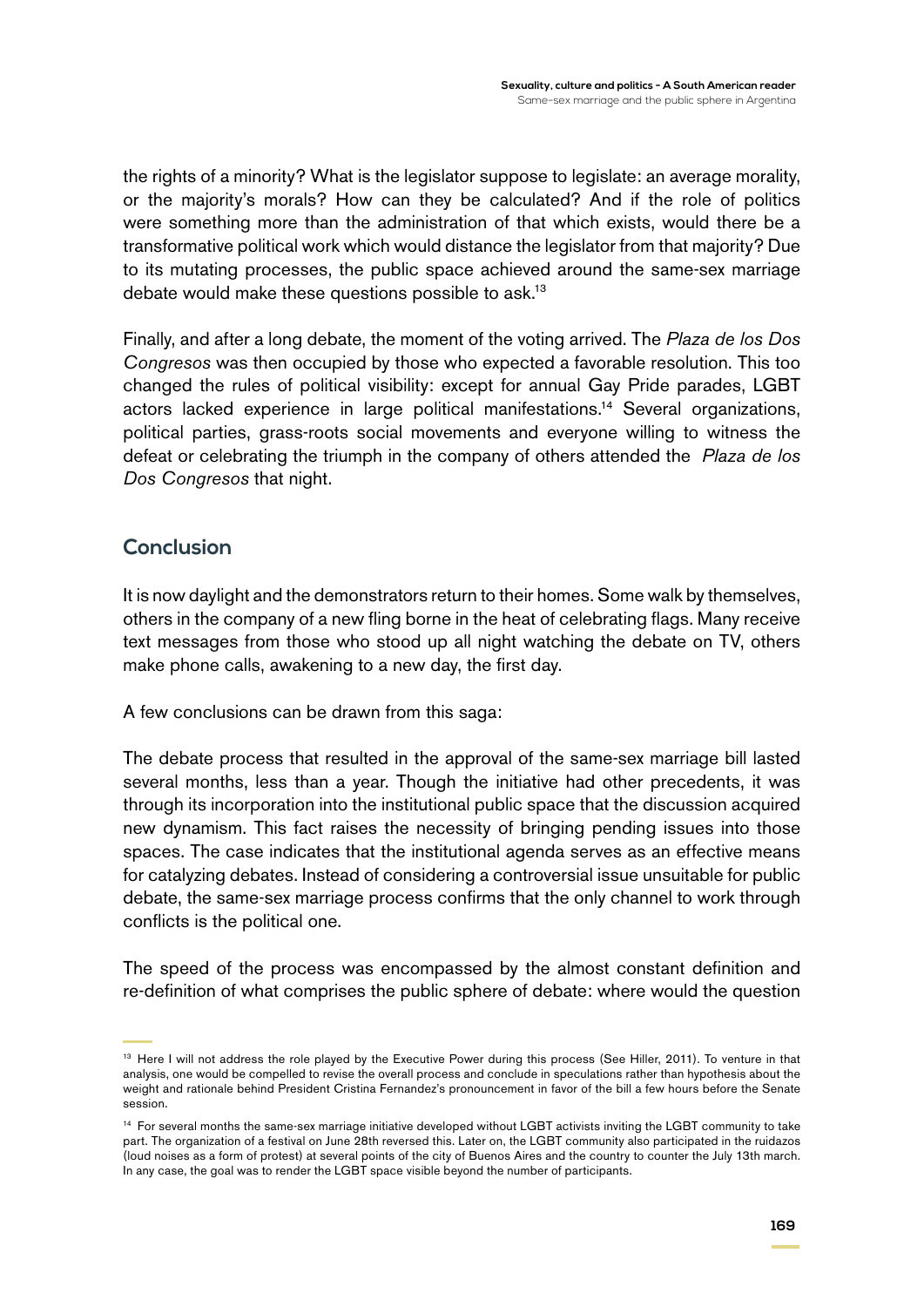be settled, under which rulings, and through which mechanisms of representation. The participants would vary along the process, and each of them would change as political actors as well. The demand itself changed along the process, from the legal recognition of gay and lesbian couples to "Egalitarian Marriage".

We find the best keys to look ahead in this mutating process. As I put it in the introduction, the assessment of the democratic nature of this law relies not only in terms of the expansion of rights, but also in the mutations enabled during the dispute. The public space surrounding same-sex marriage put into question its own rules and mechanisms, thus contributing to a widening of its margins.

During the discussion, the debate expanded to the point of reaching to "informal public spheres", which are the fleeting yet intense forms of everyday life that allow for debate and deliberation (Fraser, 1997). The process on the same-sex marriage bill mobilized controversies in various spaces, feeding on to the democratization of society. It endows people with the chance to become involved in public affairs, to exercise their citizenship, to become political, to be part—even for the opponents of the bill.

Hence we conclude that the same-sex marriage debate constitutes a step forward from which other issues can be publicly debated in Argentina. All arguments and transformations of the public sphere indexed, beyond its actual results, the immanence of social order. This is: the debate demonstrated that societies define and re-define their own rules. This multiplies the possibilities for new demands and political subjects.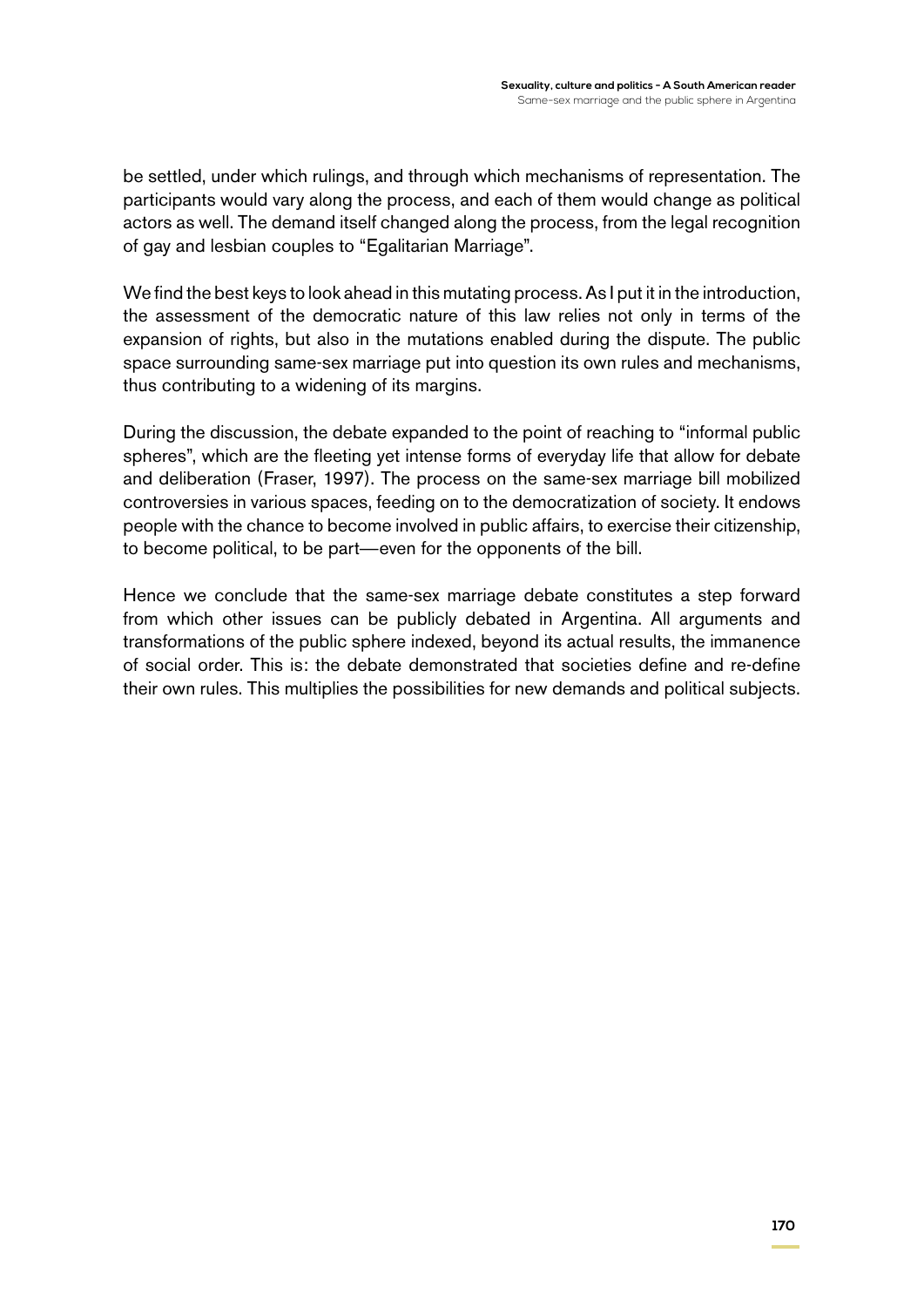### **References**

Aguilar Villanueva, L. 1993. *Problemas públicos y agenda de gobierno.* México: Porrúa.

AVRITZER, L. & S. COSTA. 2004. "Teoría crítica, democracia e esfera pública: concepções e usos na América latina". *Dados – Revista de Ciências Sociais*. Vol. 47, Nº 4, Rio de Janeiro. p. 703- 728.

Castoriadis, C. 1991. "Power, Politics, Autonomy". In: *Philosophy, Politics, Autonomy.* Edited by David Ames Curtis. New York, Oxford: Oxford University Press.

De la Dehesa, R. 2010. *Queering the public sphere in Mexico and Brazil.* Durham NC: Duke University Press.

Fraser, N. 1997. *Justice Interruptus: Critical Reflections on the "Postsocialist" Condition.* New York, London: Routledge.

HABERMAS, J. 1989. "The Public Sphere". In: SEIDMAN, S. (Ed.). *Jürgen Habermas on Society and Politics. A reader*. Boston: BeaconPress. p. 231 – 236.

Hiller, R. 2009. *Contornos sexuados del concepto de ciudadanía: interrogantes a partir de la Ley de Unión Civil de Buenos Aires.* MA Thesis, Facultad de Ciencias Sociales, Universidad de Buenos Aires.

\_\_\_\_\_\_\_\_\_\_\_. 2010. "Matrimonio igualitario y espacio público en Argentina". In: Clerico, Laura & M. ALDAO. (Eds.). Matrimonio Igualitario. Perspectivas sociales, políticas y jurídicas. Buenos Aires: EUDEBA. Pp. 81-124.

\_\_\_\_\_\_\_\_\_\_\_. 2011. *Conyugalidad y ciudadanía: disputas en torno a la regulación estatal de las parejas gay lésbicas en la Argentina contemporánea.* PhD Dissertation, Facultad de Ciencias Sociales, Universidad de Buenos Aires.

Jones, D. 2010. "Evangélicos y matrimonio gay: actores e intervenciones evangélicas en los debates sobre reconocimiento legal de parejas del mismo sexo en Argentina (2002-2010)". Paper presented at: X Jornadas de Historia de las Mujeres y V Congreso Iberoamericano de Estudios de Género, sept, Luján.

Kingdon, J. 1984. *Agendas, alternatives and public policies*. Boston: Little Brown.

Koopmans, R. and P. Statham. 1999. "Ethnic and Civic Conceptions of Nationhood and the Differential Success of the Extreme Right in Germany and Italy". In: GIUGNI, M. et alli (Eds.). *How Social Movements Matter*. Minneapolis: University of Minnesota Press.

Lander, E. 1997. "Democracia, participación y ciudadanía". Paper presented at: *Balance de la producción de ciencias sociales en los ochenta y noventa, XVIII Asamblea General de CLACSO*. November, Buenos Aires.

Meccia, E. 2006. *La cuesti*ón gay. Un enfoque sociológico. Buenos Aires: Gran Aldea Editores.

MORENO, M. A. 2007. Sujetas, sujetos y reivindicaciones de las políticas de la diversidad sexual: tres claves de lectura a partir de Bourdieu. Unpublished Mimeograph*.*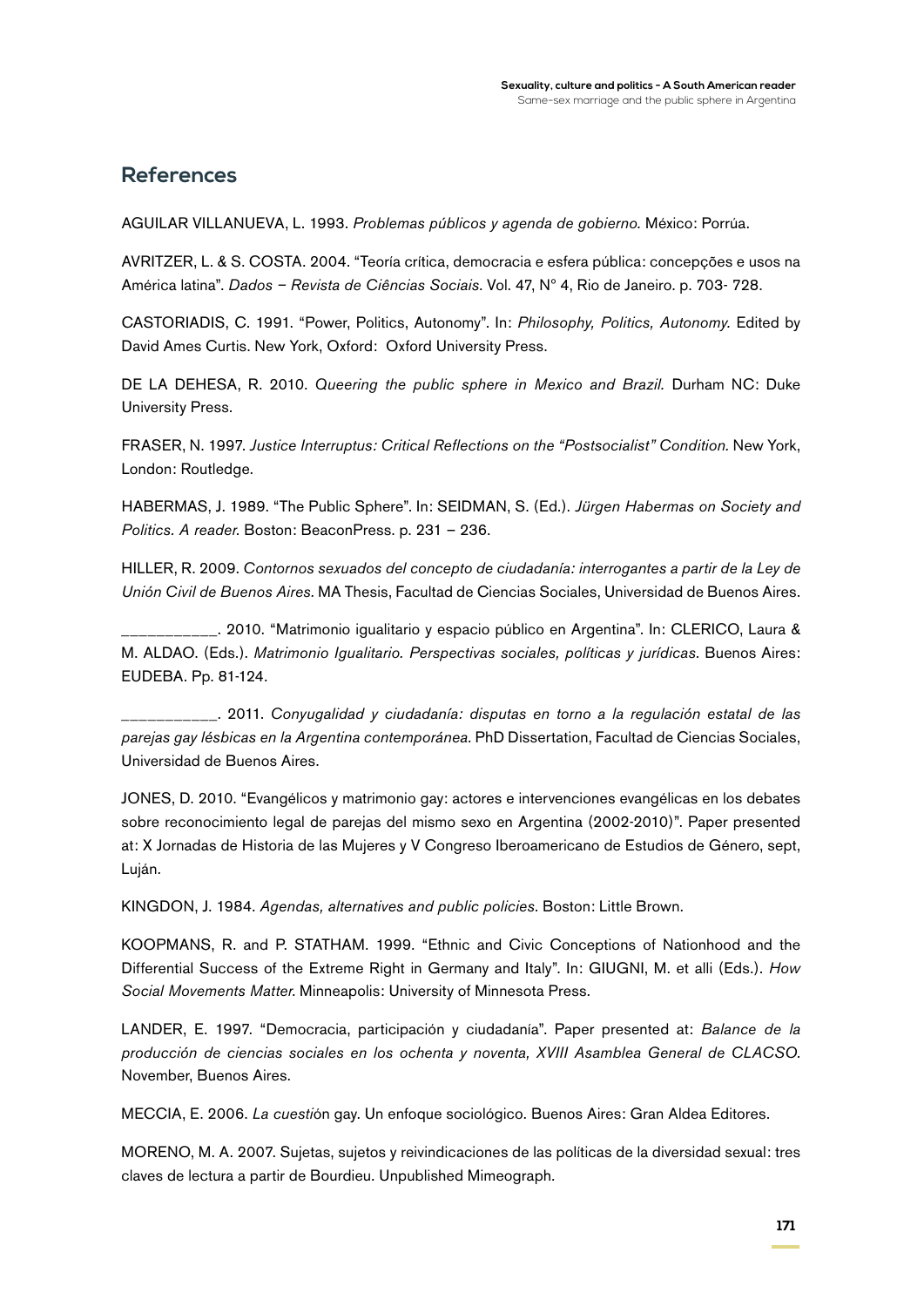Pecheny, M. 2009. La construcción de cuestiones políticas como cuestiones de salud: la 'dessexualización' como despolitización en los casos del aborto, la anticoncepción de emergencia y el VIH/ sida en la Argentina*.* Paper presented at: *XXVIII International Conference de la Latin American Studies Association,* June, Rio de Janeiro.

Plummer, K. 2003. *Intimate Citizenship: private decisions and public dialogues*. Washington: University of Washington Press.

Quiroga, H. 2005. Ciudadanía y espacio público. Debate y perspectivas, *Revista Venezolana de Ciencia Política*, N°27, jan-jun. p. 5-32.

SARDÁ, A. 2008. "Recovering the lost memories of bravery: Latin american Non-normative Sexualities in the 21<sup>st</sup> Century". In: DUBEL, I. & A. HIELKEMA. (Eds.). *Urgency required. Gay and lesbian rights are human rights*. Netherlands: Hivos. Pp. 94-203.

SCOTT, J. W. 1988. Deconstructing Equality-Versus-Difference: Or, the Uses of Post-structuralist Theory for Feminism. *Feminist Studies*, 14:1 (1988:Spring) p.33

SMULOVITZ, C. 2001. Judicialización y accountability horizontal en Argentina. Paper presented at: *XXII International Conference de la Latin American StudiesAssociation,* September, Washington D.C.

SNOW, D. & R. BENFORD. 1988. "Ideology, Frame Resonance, and Participant Mobilization". American *Sociological Review* Vol. 51.

TARROW, S. 1998. Power in movement: Social Movements and Contentious Politics. Cambridge: *Cambridge University Press.*

Tow, A. 2010. El voto familiar I y II. [On line] Available at [http://towsa.com/wordpress/2010/05/10/](http://towsa.com/wordpress/2010/05/10/el-voto-familiar/) [el-voto-familiar/](http://towsa.com/wordpress/2010/05/10/el-voto-familiar/).

Vaggione, J. M. 2005. "Los roles políticos de la religión. Género y sexualidad más allá del secularismo". In: Vasallo, M. (Ed.). *En nombre de la vida*. Córdoba: Católicas por el Derecho a Decidir. p. 137- 167.

\_\_\_\_\_\_\_\_\_\_\_. 2011. "Sexualidad, religión y política en América latina". In: Corrêa, S. & R. Parker. (Eds.). *Sexualidade e política na América latina: histórias, interseções e paradoxos*. Rio de Janeiro: Sexuality Policy Watch. p. 286- 336.

### **Sources**

Agencia Informativa Católica Argentina (AICA): "*Carta del cardenal Jorge Mario Bergoglio, arzobispo de Buenos Aires a las Monjas Carmelitas de la arquidiócesis de Buenos Aires", 22 de junio de 2010, [On line]*Available at [http://www.aica.org/docs\\_blanco.php?id=463](http://www.aica.org/docs_blanco.php?id=463)

Agencia Informativa Católica Argentina (AICA) "Mons. Aguer denunció presiones para votar el 'matrimonio' gay", 5 de julio de 2010, *[On line]* Available at [http://www.aica.org/index.](http://www.aica.org/index.php?module=displaystory&story_id=22364&edition_id=1279&format=html&fech=2010-07-05) [phpmodule=displaystory&story\\_id=22364&edition\\_id=1279&format=html&fech=2010-07-05](http://www.aica.org/index.php?module=displaystory&story_id=22364&edition_id=1279&format=html&fech=2010-07-05)